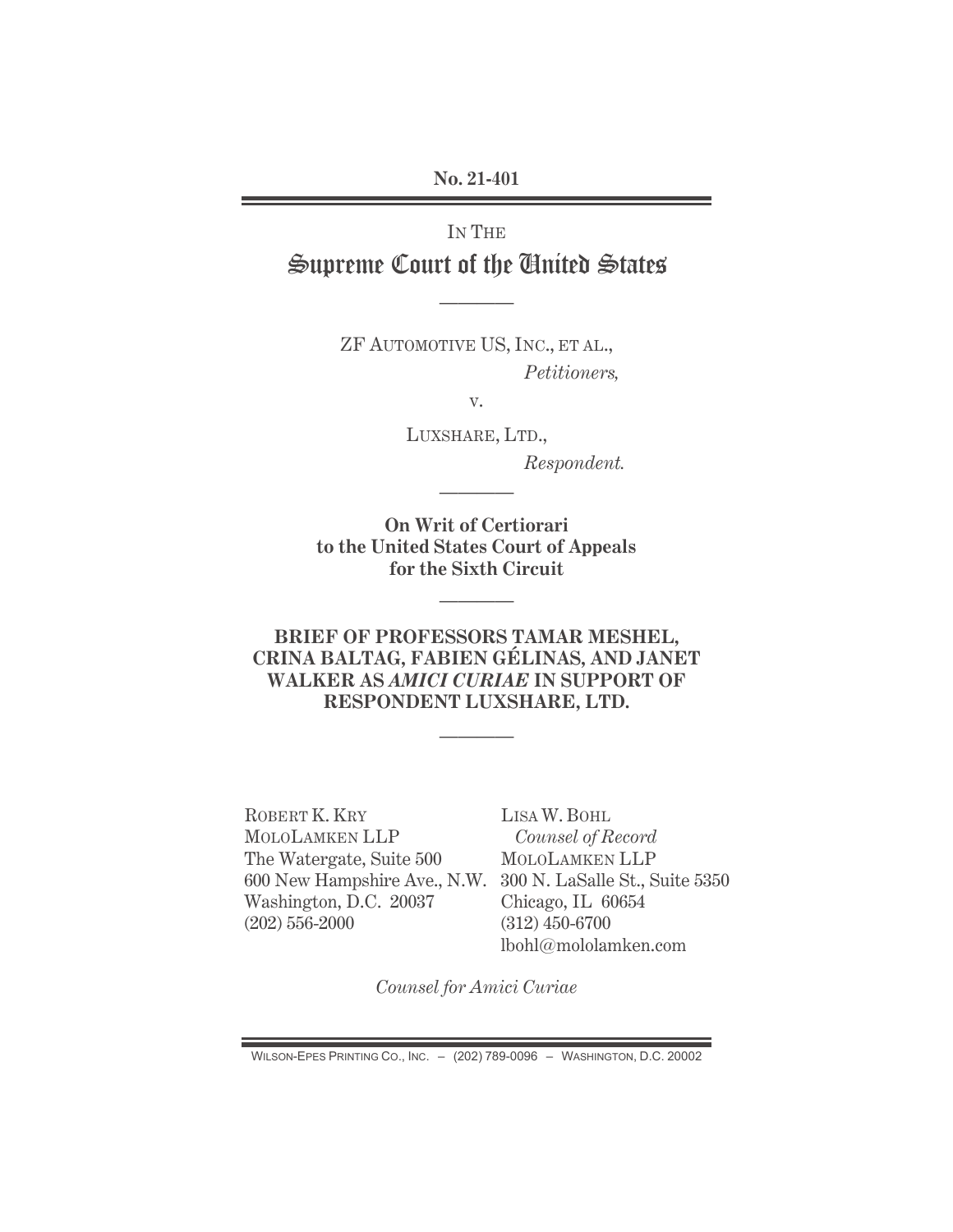# TABLE OF CONTENTS

|     |                                                                    |                                                                                                                                                        | Page |
|-----|--------------------------------------------------------------------|--------------------------------------------------------------------------------------------------------------------------------------------------------|------|
|     |                                                                    |                                                                                                                                                        | 1    |
|     |                                                                    |                                                                                                                                                        | 4    |
|     |                                                                    |                                                                                                                                                        | 6    |
| I.  | Comity Supports Applying § 1782 to<br>Foreign-Seated International |                                                                                                                                                        | 7    |
|     | A.                                                                 | Comity Encourages Consistency<br>and Judicial Cooperation in the<br><b>International Commercial</b>                                                    | 7    |
|     |                                                                    | <b>B.</b> Courts Should Apply Similar<br>Comity Principles in Interpreting<br>§1782, Which Was Designed To<br><b>Facilitate International Judicial</b> | 11   |
|     | $C_{\cdot}$                                                        | Judicial Assistance in Gathering<br>Evidence for Use by Foreign-<br>Seated International Commercial<br>Arbitral Tribunals Is Common in                 | 12   |
| II. |                                                                    | Section 1782 Supports the Goals of<br>International Commercial Arbitration                                                                             | 15   |
|     | $A_{-}$                                                            | Section 1782 Does Not Undermine<br>Efficiency or Party Autonomy                                                                                        | 15   |
|     |                                                                    | B. Section 1782 Contains Safeguards<br>To Minimize Disruptions to the<br><b>International Commercial</b>                                               |      |
|     |                                                                    |                                                                                                                                                        | 18   |
|     |                                                                    |                                                                                                                                                        | 21   |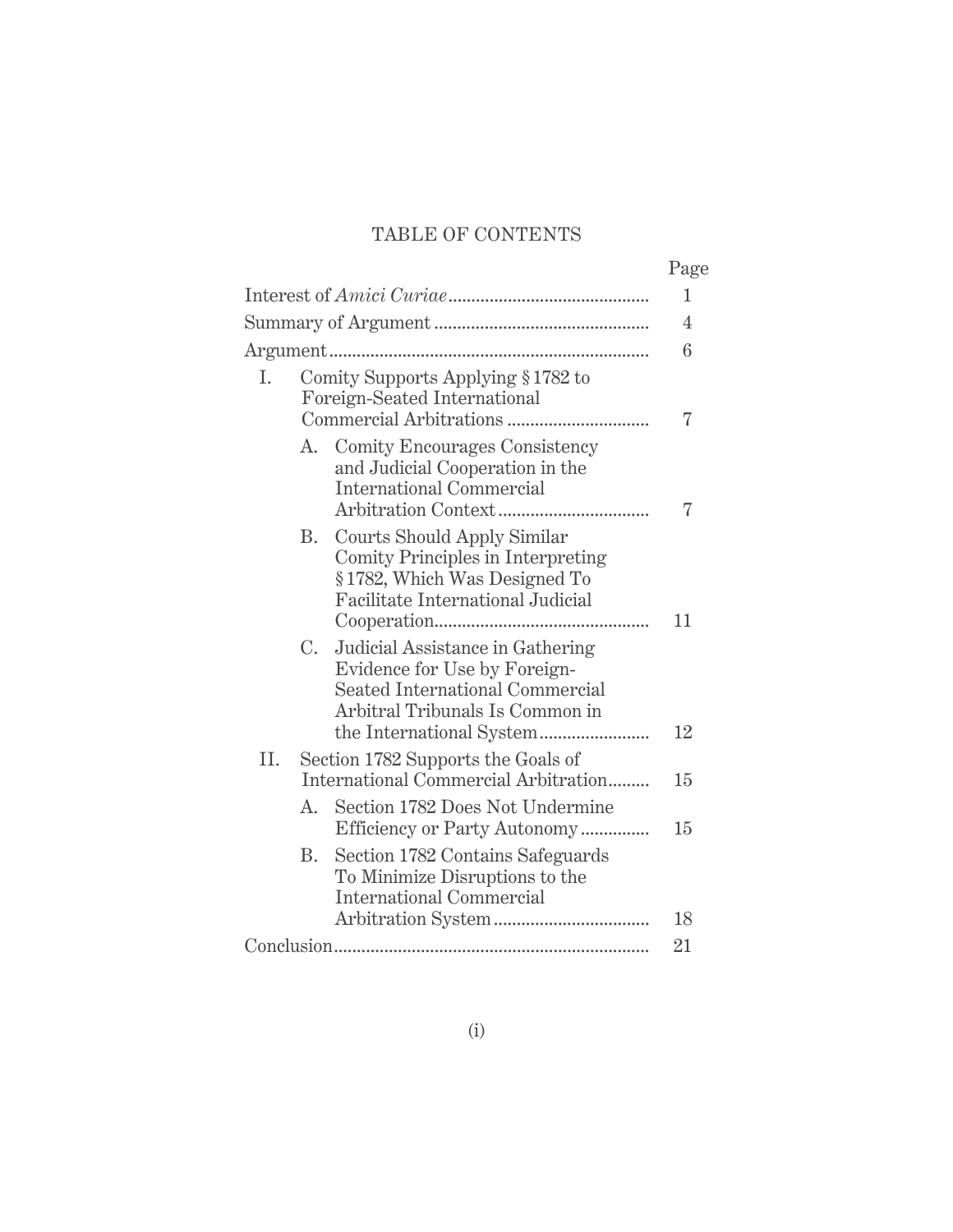# TABLE OF AUTHORITIES

Page(s)

# CASES

| A. v. C., [2020] EWCA (Civ) 409,                                                    | 13 |
|-------------------------------------------------------------------------------------|----|
| In re Accent Delight Int'l Ltd.,                                                    | 18 |
| In re Caratube Int'l Oil Co., LLP,                                                  | 19 |
| Comisión Ejecutiva Hidroeléctrica del<br>Río Lempa v. Nejapa Power Co. LLC,         |    |
| Dalian Deepwater Dev. Ltd. v. Sveinung<br>Dybdahl, [2015] NZHC 151,                 |    |
| <i>In re Dubey</i> , 949 F. Supp. 2d 990                                            | 19 |
| <i>Emory v. Grenough, 3 U.S. 369 (1797)</i>                                         | 7  |
| <i>In re Eni S.p.A.</i> , No. 20-MC-334,<br>2021 WL 1063390 (D. Del. Mar. 19, 2021) | 20 |
| Euromepa, S.A. v. R. Esmerian, Inc.,                                                | 11 |
| <b>GE Energy Power Conversion Fr.</b><br>SAS, Corp. v. Outokumpu Stainless          |    |
| In re Grupo Unidos Por El Canal, S.A.,<br>No. 14-MC-00226, 2015 WL 1810135          |    |
| In re Hallmark Cap. Corp.,<br>534 F. Supp. 2d 951 (D. Minn. 2007)                   | 16 |
| Hartford Fire Ins. Co. v. California,                                               | 8  |

ii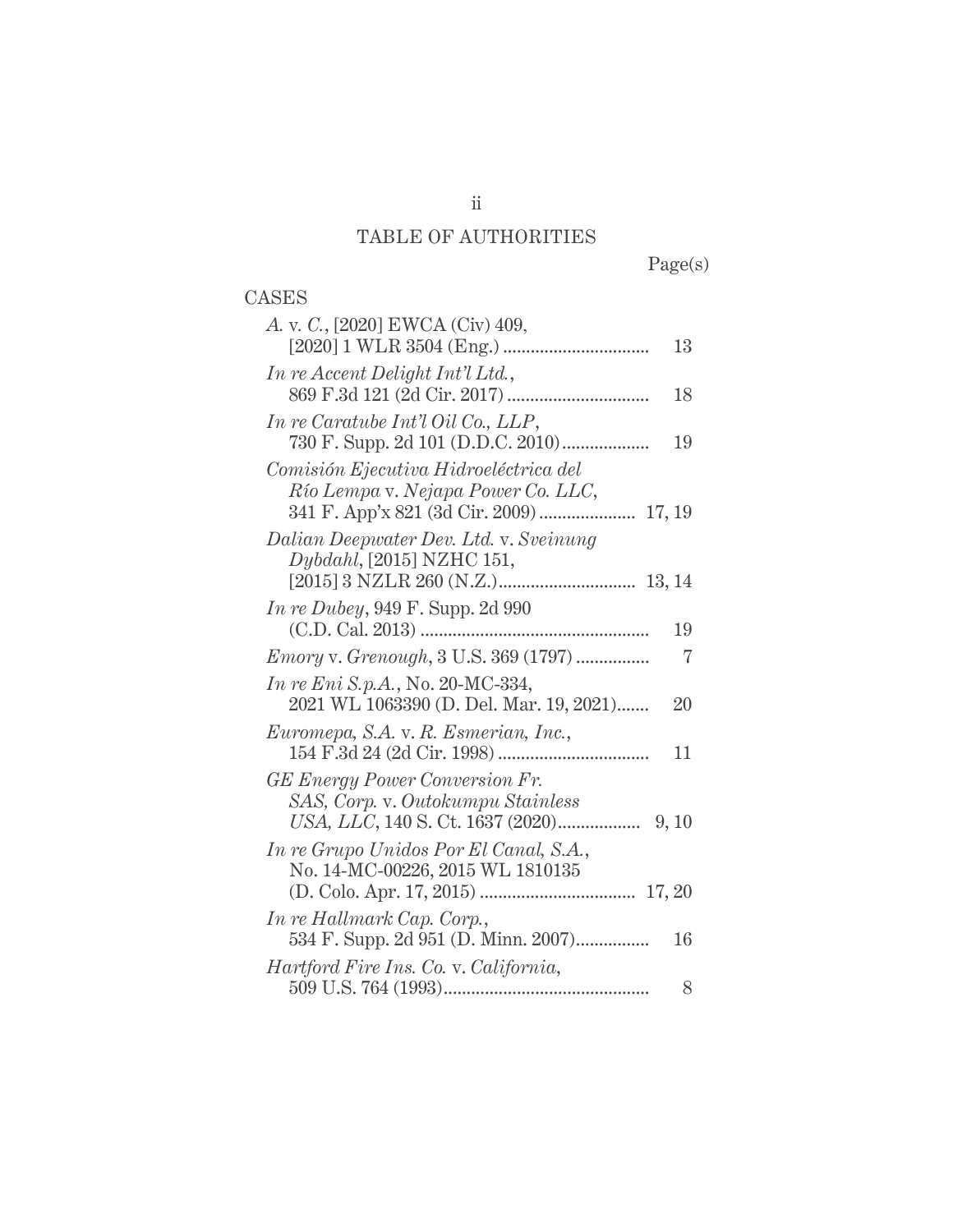| <i>Hilton v. Guyot, 159 U.S. 113 (1895)</i>                   | 7  |
|---------------------------------------------------------------|----|
| HRC-Hainan Holding Co., LLC v.                                |    |
| <i>Yihan Hu</i> , No. 19-MC-80277,                            |    |
| 2020 WL 906719 (N.D. Cal. Feb. 25, 2020)                      | 16 |
| Intel Corp. v. Advanced Micro                                 |    |
| Devices, Inc., 542 U.S. 241 (2004) 5, 18, 19, 20              |    |
| <i>Int'l Transactions, Ltd. v. Embotelladora</i>              |    |
| Agral Regiomontana, SA de CV,                                 |    |
|                                                               | 8  |
| <i>Islamic Republic of Pakistan v.</i>                        |    |
| Arnold & Porter Kaye Scholer LLP,                             |    |
| No. 18-MC-103, 2019 WL 1559433                                | 20 |
|                                                               |    |
| <i>In re Malev Hungarian Airlines,</i>                        |    |
| Medellin v. Texas, 552 U.S. 491 (2008)                        | 9  |
|                                                               |    |
| In re Mesa Power Grp., LLC,<br>No. 11-MC-280, 2012 WL 6060941 |    |
|                                                               | 21 |
| Mitsubishi Motors Corp. v.                                    |    |
| Soler Chrysler-Plymouth, Inc.,                                |    |
|                                                               | 9  |
| Olympic Airways v. Husain,                                    |    |
| 540 U.S. 644 (2004)                                           | 10 |
| In re Peruvian Sporting Goods S.A.C.,                         |    |
| No. 18-MC-91220, 2018 WL 7047645                              |    |
|                                                               | 19 |
| In re Procter & Gamble Co.,                                   |    |
| 334 F. Supp. 2d 1112 (E.D. Wis. 2004)                         | 20 |
| Schmitz v. Bernstein Liebhard &                               |    |
| Lifshitz, LLP, 376 F.3d 79 (2d Cir. 2004)                     | 19 |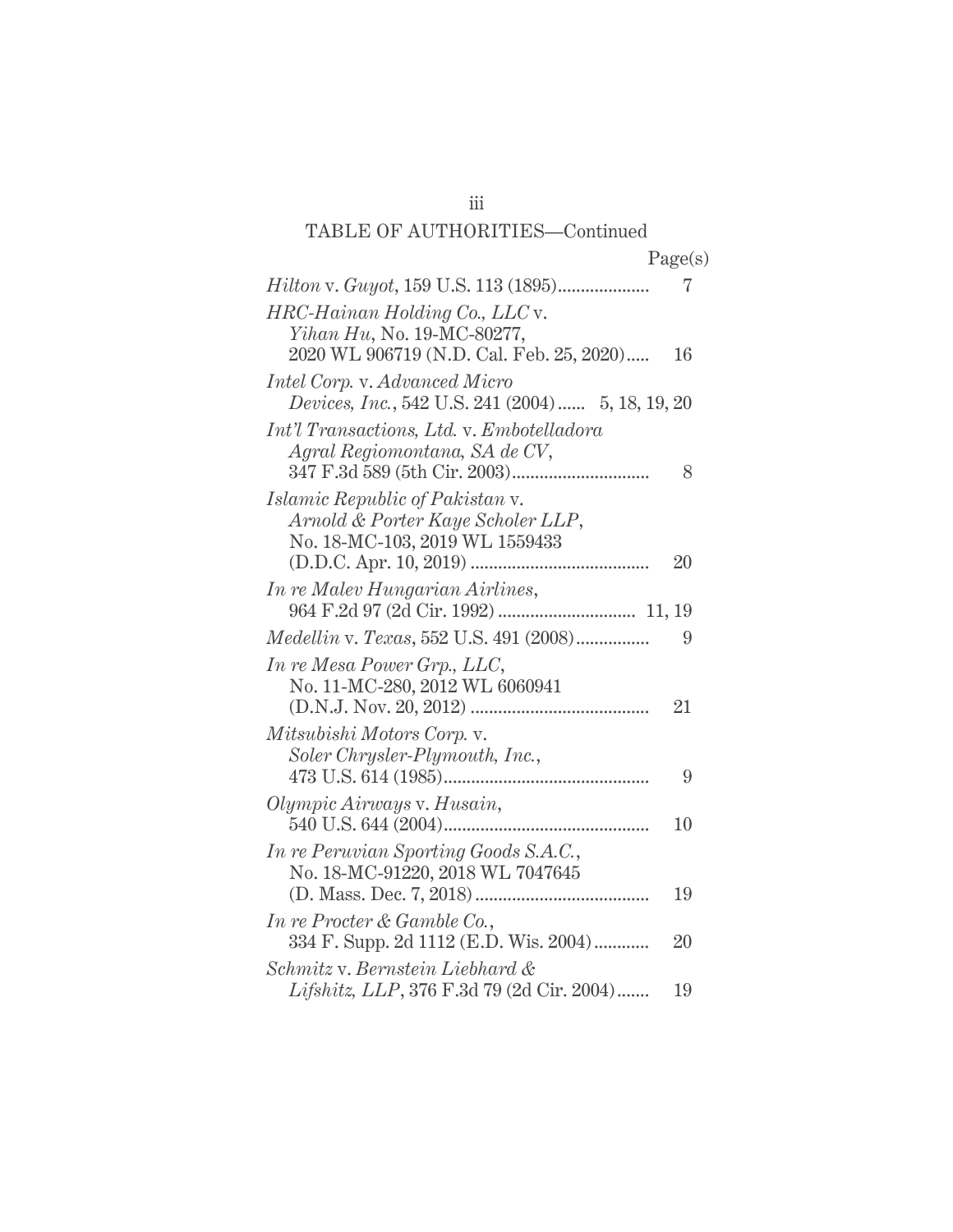| Servotronics, Inc. v. Boeing Co.,                                                                        | 11  |
|----------------------------------------------------------------------------------------------------------|-----|
| Société Nationale Industrielle Aérospatiale<br>v. U.S. Dist. Ct. for S. Dist. of Iowa,                   | 7,8 |
| Tex. Keystone, Inc. v. Prime Nat. Res., Inc.,                                                            | 11  |
| Vimar Seguros y Reaseguros, S.A. v.<br>M/V Sky Reefer, 515 U.S. 528 (1995)                               | 10  |
| <b>STATUTES AND CODES</b>                                                                                |     |
|                                                                                                          |     |
|                                                                                                          |     |
|                                                                                                          | 10  |
| Arbitration Act 1996, c. 23 (Eng., Wales                                                                 |     |
|                                                                                                          | 13  |
|                                                                                                          | 13  |
|                                                                                                          | 13  |
| Bundesgesetz über das Internationale<br>Privatrecht [IPRG] [Federal Act on<br>Private International Law] |     |
|                                                                                                          | 14  |
|                                                                                                          | 14  |
| Code de procédure civile [C.P.C.]                                                                        |     |
|                                                                                                          | 14  |
|                                                                                                          | 14  |
|                                                                                                          | 14  |
| Evidence Act 2006, pt. 4 (N.Z.) 13, 14                                                                   |     |
|                                                                                                          | 14  |
| §184………………………………………………………                                                                                | 14  |
|                                                                                                          | 14  |

iv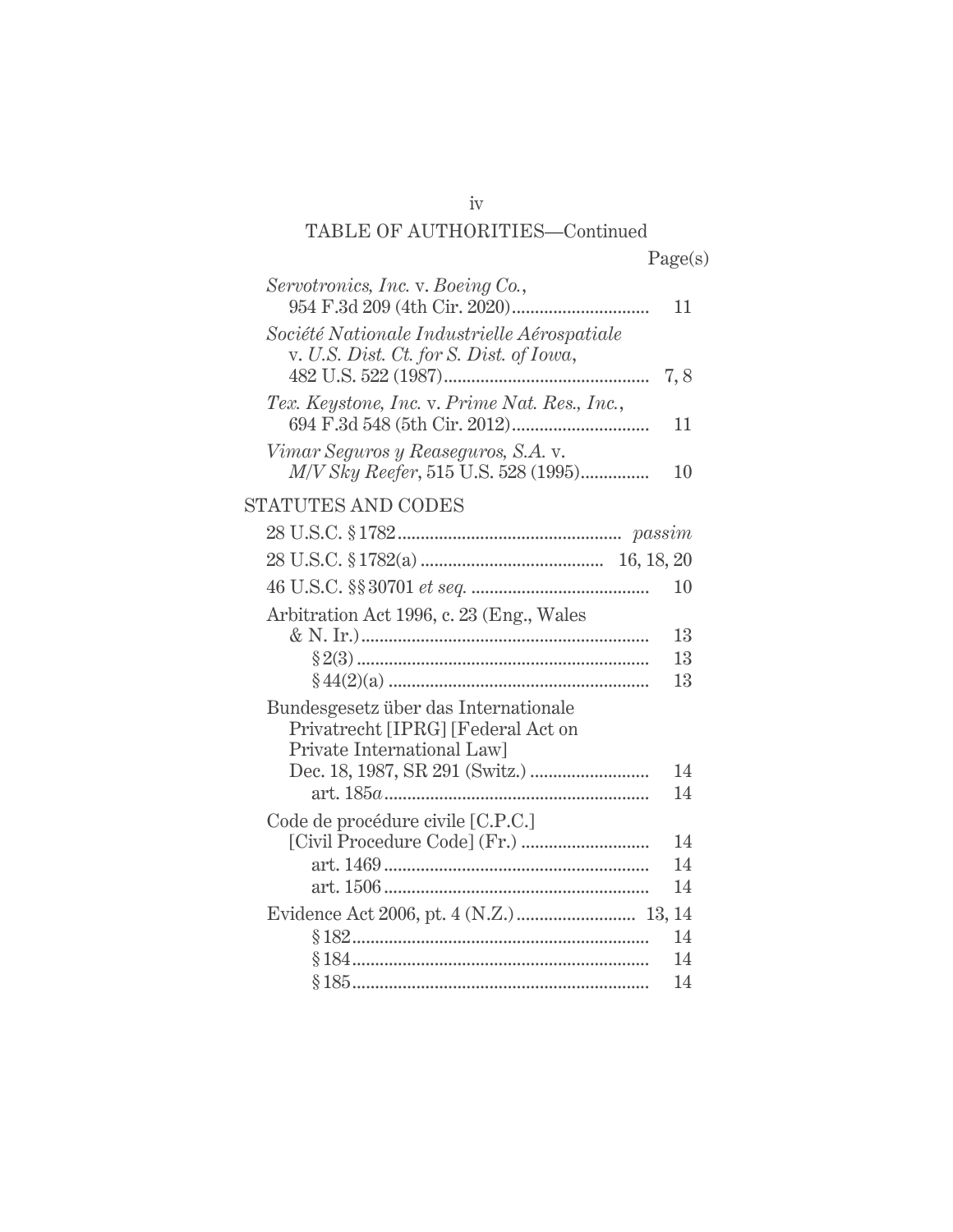| Lag om skiljeförfarande (Svensk                                                                                                                             |          |
|-------------------------------------------------------------------------------------------------------------------------------------------------------------|----------|
| författningssamling [SFS] 1999:116)                                                                                                                         |          |
|                                                                                                                                                             | 14<br>14 |
|                                                                                                                                                             | 14       |
| Zivilprozeßordnung [ZPO]                                                                                                                                    |          |
|                                                                                                                                                             | 14       |
|                                                                                                                                                             | 14       |
|                                                                                                                                                             | 14       |
| <b>TREATY PROVISIONS</b>                                                                                                                                    |          |
| Convention on the Recognition and<br><b>Enforcement of Foreign Arbitral</b><br>Awards, June 10, 1958, 84 Stat. 692,                                         |          |
| International Convention for the<br>Unification of Certain Rules of Law<br>Relating to Bills of Lading,<br>Aug. 25, 1924, 51 Stat. 233,                     | 10       |
| <b>OTHER AUTHORITIES</b>                                                                                                                                    |          |
| Ayelet Ben-Ezer & Ariel L. Bendor,<br>The Constitution and Conflict-of-Laws<br><i>Treaties: Upgrading the International</i><br>Comity, 29 N.C.J. Int'l L. & |          |
|                                                                                                                                                             | 8        |
| Pamela K. Bookman, Litigation<br><i>Isolationism</i> , 67 Stan. L. Rev.                                                                                     |          |
|                                                                                                                                                             | 8        |
| Gary B. Born, <i>International</i>                                                                                                                          |          |
| Commercial Arbitration                                                                                                                                      |          |

(3d ed. 2021) ........................................ 12, 16, 17, 18

v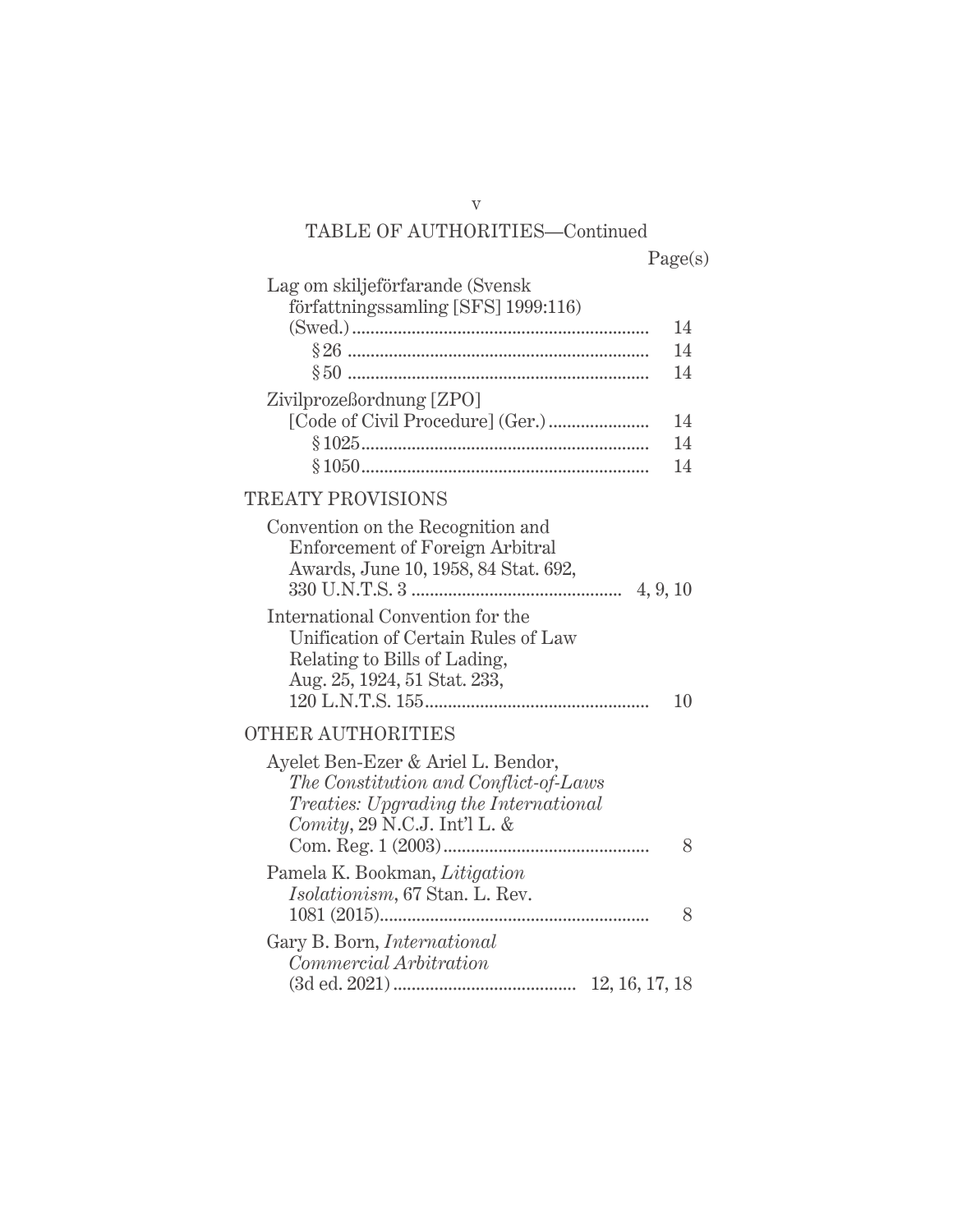| Robert Bradshaw, How To Obtain<br><i>Evidence from Third Parties:</i><br>A Comparative View,                                                                     | 15 |
|------------------------------------------------------------------------------------------------------------------------------------------------------------------|----|
| Stephen Breyer, The Court and the<br>World: American Law and the New                                                                                             |    |
| Donald Earl Childress III, Comity as<br>Conflict: Resituating International<br>Comity as Conflict of Laws,<br>44 U.C. Davis L. Rev. 11 (2010)                    | 11 |
| William S. Dodge, <i>International Comity</i><br><i>in American Law</i> , 115 Colum. L. Rev.                                                                     | 8  |
| Martin Illmer & Ben Steinbrück,<br>U.S. Discovery and Foreign Private<br>Arbitration: The Foreign Lawyer's<br><i>Perspective, 25 J. Int'l Arb. 329 (2008) </i>   | 12 |
| Int'l Bar Ass'n, Rules on the Taking<br>of Evidence in International                                                                                             | 20 |
| Int'l Council for Com. Arb., Guide to the<br>Interpretation of the 1958 New York<br>Convention: A Handbook                                                       |    |
| Julian D.M. Lew, <i>Document Disclosure</i> ,<br><i>Evidentiary Value of Documents and</i><br>Burden of Evidence, in Written<br><i>Evidence and Discovery in</i> |    |
| <i>International Arbitration: New Issues</i><br>and Tendencies 11 (Teresa Giovannini                                                                             | 16 |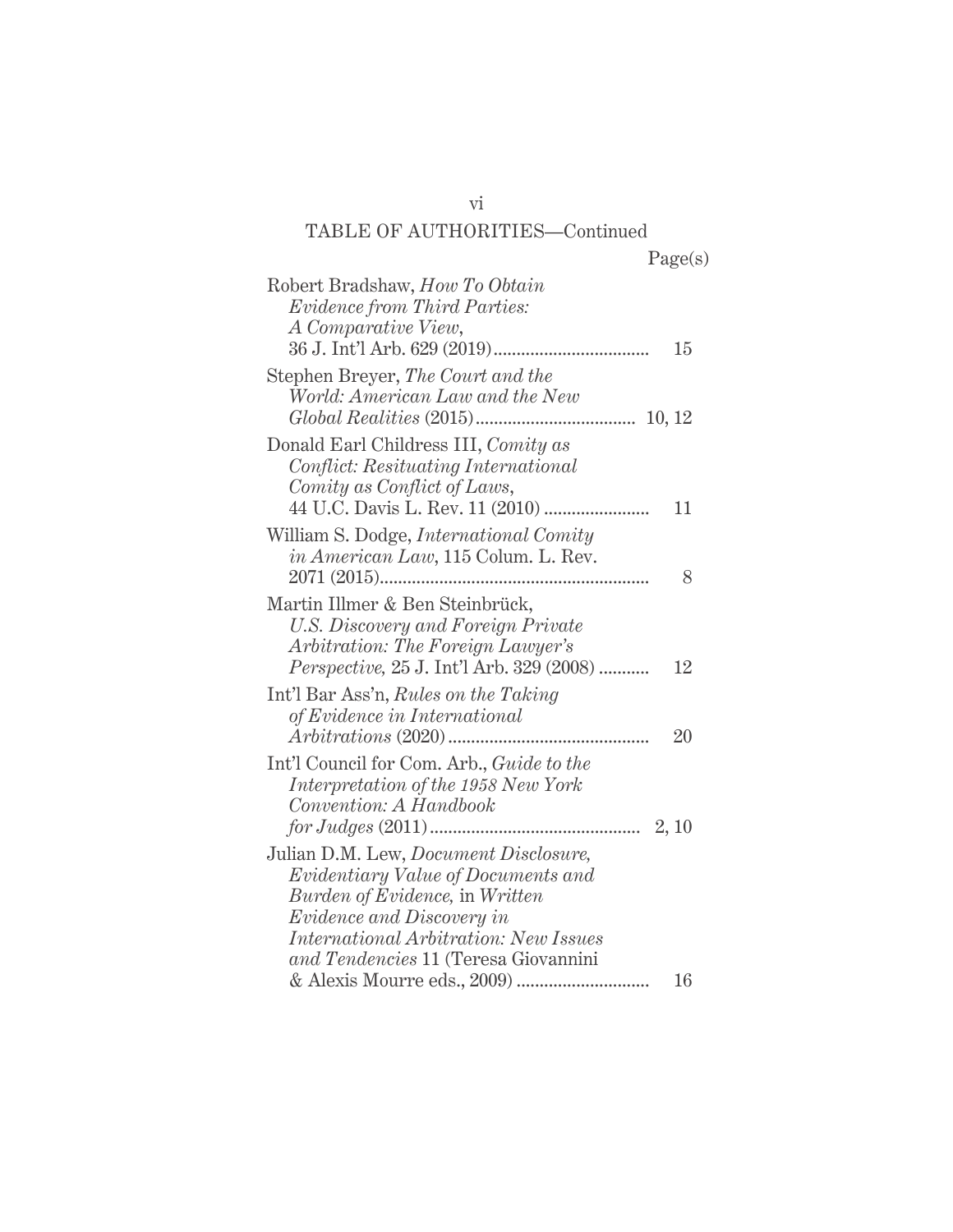| Joel R. Paul, The Transformation of<br><i>International Comity</i> , 71 Law &                                                                                                                                                  | 11 |
|--------------------------------------------------------------------------------------------------------------------------------------------------------------------------------------------------------------------------------|----|
| Lucy F. Reed & Ginger Hancock,<br>US Style Discovery: Good or Evil?,<br>in Written Evidence and Discovery in<br><i>International Arbitration: New Issues</i><br>and Tendencies 339 (Teresa Giovannini                          | 20 |
| Laurence Shore, State Courts and<br>Document Production, in Written<br><i>Evidence and Discovery in</i><br><i>International Arbitration: New Issues</i><br>and Tendencies 57 (Teresa Giovannini<br>& Alexis Mourre eds., 2009) | 16 |
| Reinmar Wolff, Judicial Assistance<br>by German Courts in Aid of<br><i>International Arbitration, in Int'l</i><br>Arb. and the Courts 233 (Devin Bray                                                                          |    |
|                                                                                                                                                                                                                                | 15 |

vii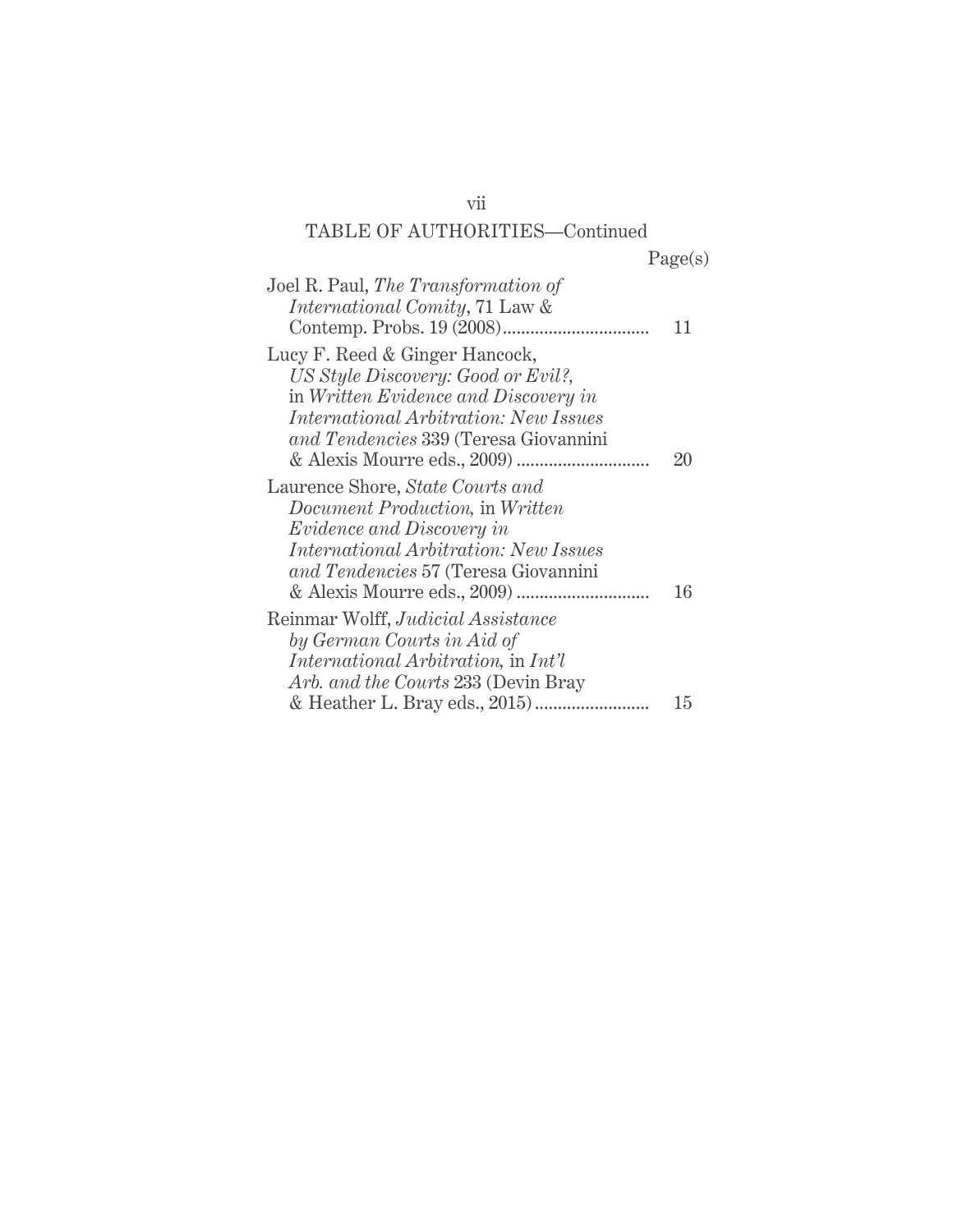# IN THE Supreme Court of the United States

NO. 21-401

————

ZF AUTOMOTIVE US, INC., ET AL., *Petitioners,* 

v.

LUXSHARE, LTD.,  *Respondent.* 

**On Writ of Certiorari to the United States Court of Appeals for the Sixth Circuit** 

————

————

## **BRIEF OF PROFESSORS TAMAR MESHEL, CRINA BALTAG, FABIEN GÉLINAS, AND JANET WALKER AS** *AMICI CURIAE* **IN SUPPORT OF RESPONDENT LUXSHARE, LTD.**

### **INTEREST OF** *AMICI CURIAE***<sup>1</sup>**

————

*Amici* are foreign scholars and practitioners of international arbitration who have authored numerous books and articles on arbitration law and practice. They have an

<sup>1</sup> Pursuant to this Court's Rule 37.6, counsel for *amici curiae* states that no counsel for a party authored this brief in whole or in part, no counsel or party made a monetary contribution intended to fund the preparation or submission of this brief, and no person other than *amici* or its counsel made such a contribution. The parties have provided written consent to the filing of this brief.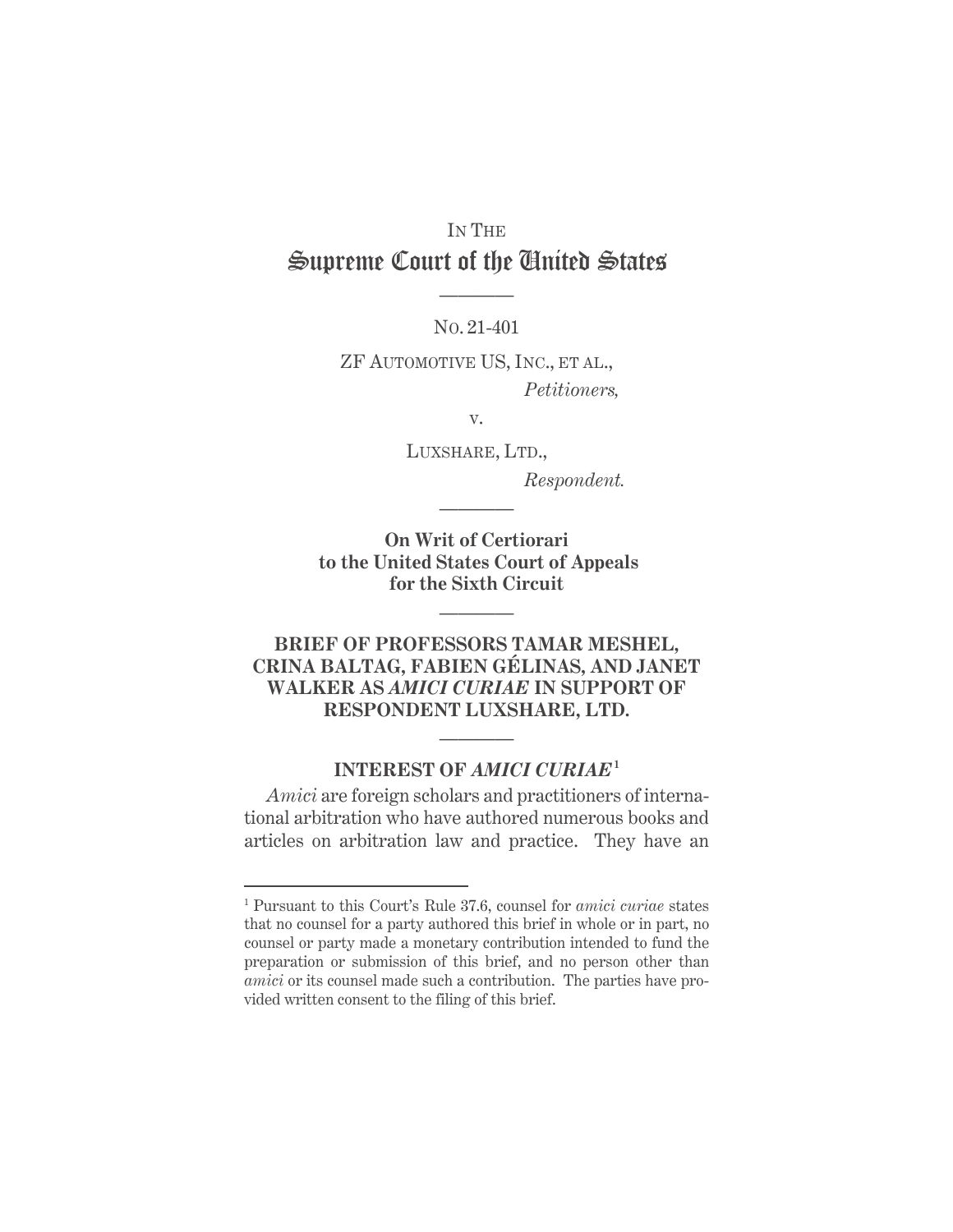interest in the proper application of 28 U.S.C. §1782 to foreign-seated international commercial arbitral tribunals and bring a unique comparative perspective to this critical issue.

Dr. Tamar Meshel is an Assistant Professor at the University of Alberta Faculty of Law in Edmonton, Alberta, Canada. Dr. Meshel researches, teaches, and consults in the areas of international and domestic arbitrations, including issues in investor-state, interstate, and international commercial arbitrations. Her work has been cited by scholars, litigants, and the Supreme Court of Israel.

Dr. Meshel has practiced international commercial arbitration as a lawyer at Fasken, an international law firm, and as Deputy Counsel at the International Court of Arbitration of the International Chamber of Commerce in Paris. She has also served as a legal advisor to the Jerusalem Arbitration Center in Israel and Palestine, and was a Research Fellow with the Department of International Law and Dispute Resolution at the Max Planck Institute for International, European and Regulatory Procedural Law in Luxembourg.

Dr. Meshel frequently consults on arbitration issues for domestic and international bodies. She was a Member of the Sounding Board, which advised on the development of the Hague Rules on Business and Human Rights Arbitration. Dr. Meshel also advised the Alberta Law Reform Institute regarding the adoption of the Canadian Uniform International Commercial Arbitration Act and served as a Member of the Board of Reporters of the Institute for Transnational Arbitration. She also translated the International Council for Commercial Arbitration's 2011 *Guide to the Interpretation of the 1958 New York Convention: A Handbook for Judges*, and co-translated the 2021 Arbitration Rules of the International Chamber of Commerce.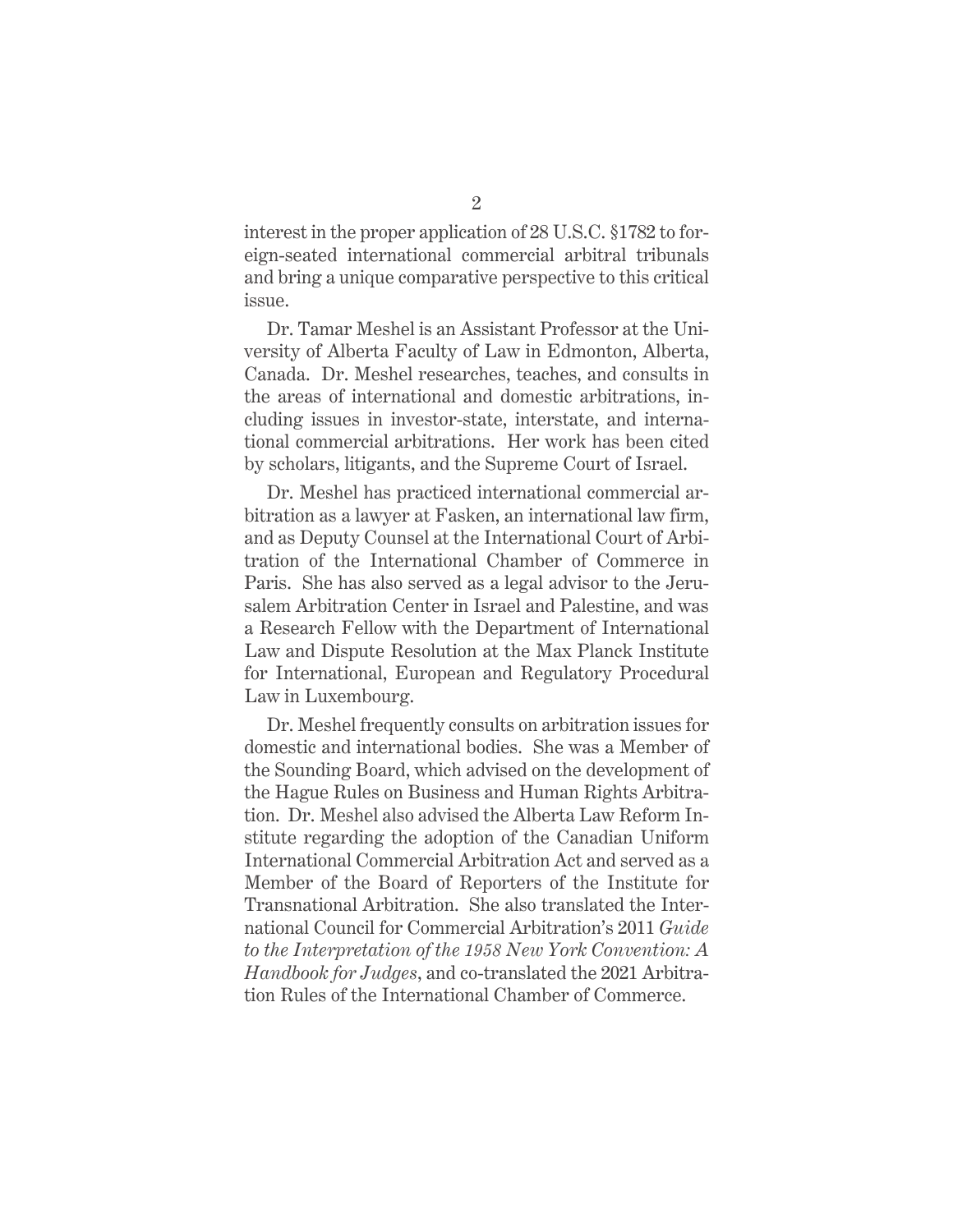Dr. Crina Baltag is an Associate Professor in International Arbitration at Stockholm University in Stockholm, Sweden, and a Director of the University's Master in International Commercial Arbitration Law. Dr. Baltag is frequently appointed as arbitrator and legal expert in commercial and investment arbitrations. She is a member of the Board of the Arbitration Institute of the Stockholm Chamber of Commerce and a Vice Chair of the Academic Council of the Institute for Transnational Arbitration. She has previously served as the Secretary General of the Arbitration and Mediation Center of the American Chamber of Commerce for Brazil.

Dr. Fabien Gélinas is the Sir William C. Macdonald Professor of Law and Norton Rose Fulbright Faculty Scholar in Arbitration and Commercial Law at McGill University in Montreal, Quebec, Canada, where he was formerly associate dean of law and director of the Institute of Comparative Law. Dr. Gélinas serves as arbitrator in international commercial and investment matters, and as an appointing authority for the Permanent Court of Arbitration. He was formerly general counsel of the International Court of Arbitration of the International Chamber of Commerce, a dispute resolution expert to the Organisation for Economic Co-operation and Development, and a delegate to the U.N. Commission on International Trade Law.

Dr. Janet Walker is a Distinguished Research Professor and former associate dean at Osgoode Hall Law School in Toronto, Ontario, Canada. She authors Canada's main text on the conflict of laws, which has been cited in more than 400 judgments. Dr. Walker is a chair of the ICC Canada Arbitration Committee and a member of the Global Advisory Board of the New York International Arbitration Center. She is also an independent arbitrator with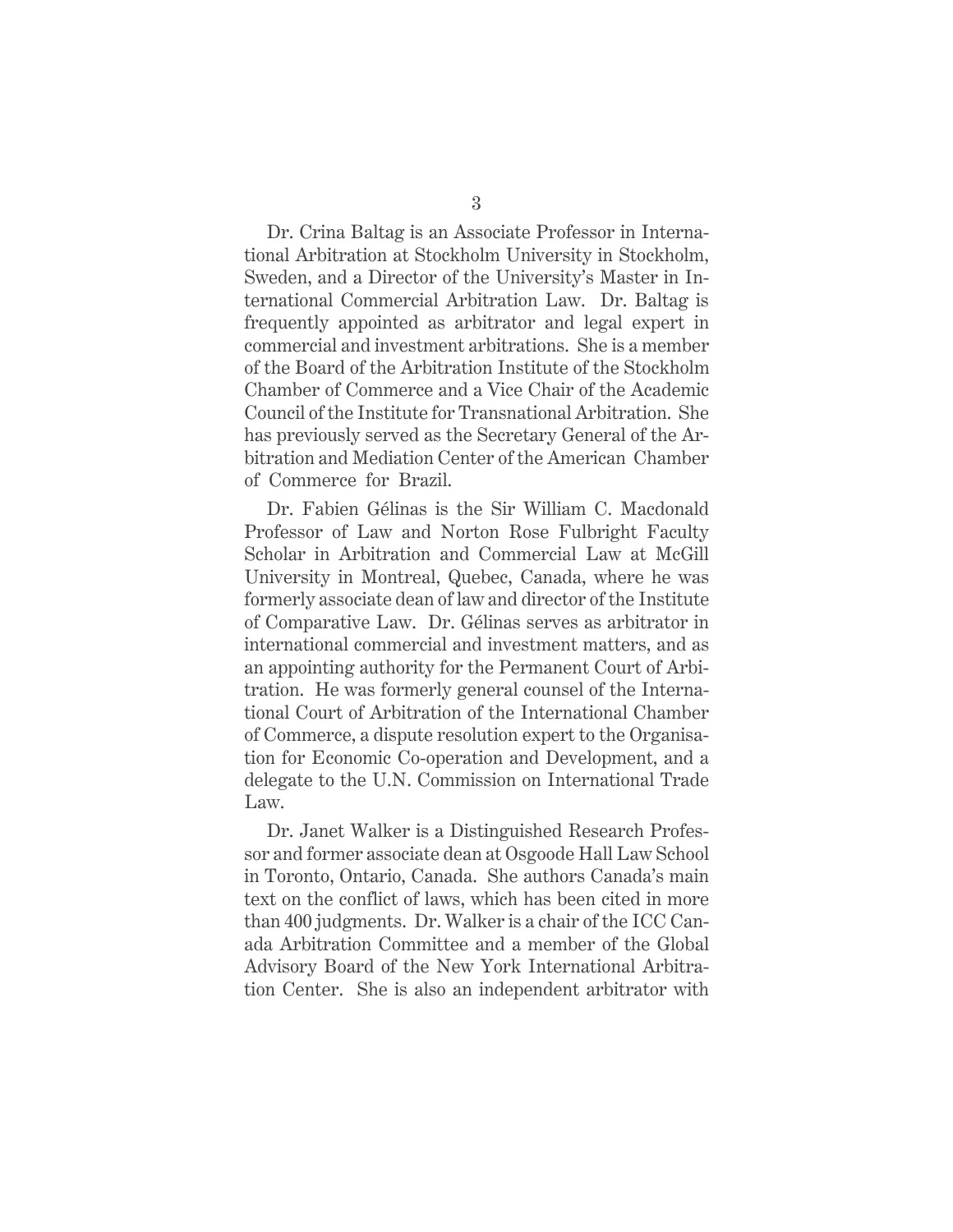chambers in Sydney, London, and Toronto, and has served in matters administered by the International Chamber of Commerce, International Centre for Dispute Resolution, Dubai International Arbitration Centre, Hong Kong International Arbitration Centre, and Singapore International Arbitration Centre, among others.

#### **SUMMARY OF ARGUMENT**

I.A. In the international arbitration context, comity concerns counsel toward interpreting domestic laws in a way that harmonizes them with similar laws in foreign jurisdictions. Such an approach facilitates stability, consistency, and predictability in the international arbitration system that reinforces its efficiency and effectiveness. United States courts, for instance, have looked to foreign interpretations of the New York Convention on the Recognition and Enforcement of Foreign Arbitral Awards to promote uniformity in the enforcement of international commercial arbitration agreements and awards.

B. This Court should take the same comparative approach in deciding whether 28 U.S.C. § 1782 applies to foreign-seated international commercial arbitral tribunals, which are often referred to as "private" arbitral tribunals. Section 1782 was designed to promote the orderly resolution of disputes in the United States and abroad and to facilitate international cooperation. Comity principles thus favor an interpretation of §1782 that is consistent with similar laws in other jurisdictions. A construction of § 1782 guided by these comity concerns respects other countries' interests in a well-functioning international commercial arbitration system.

C. Several leading international arbitration jurisdictions have domestic equivalents of § 1782 that provide judicial assistance in gathering evidence for use in foreignseated commercial arbitrations. Those jurisdictions in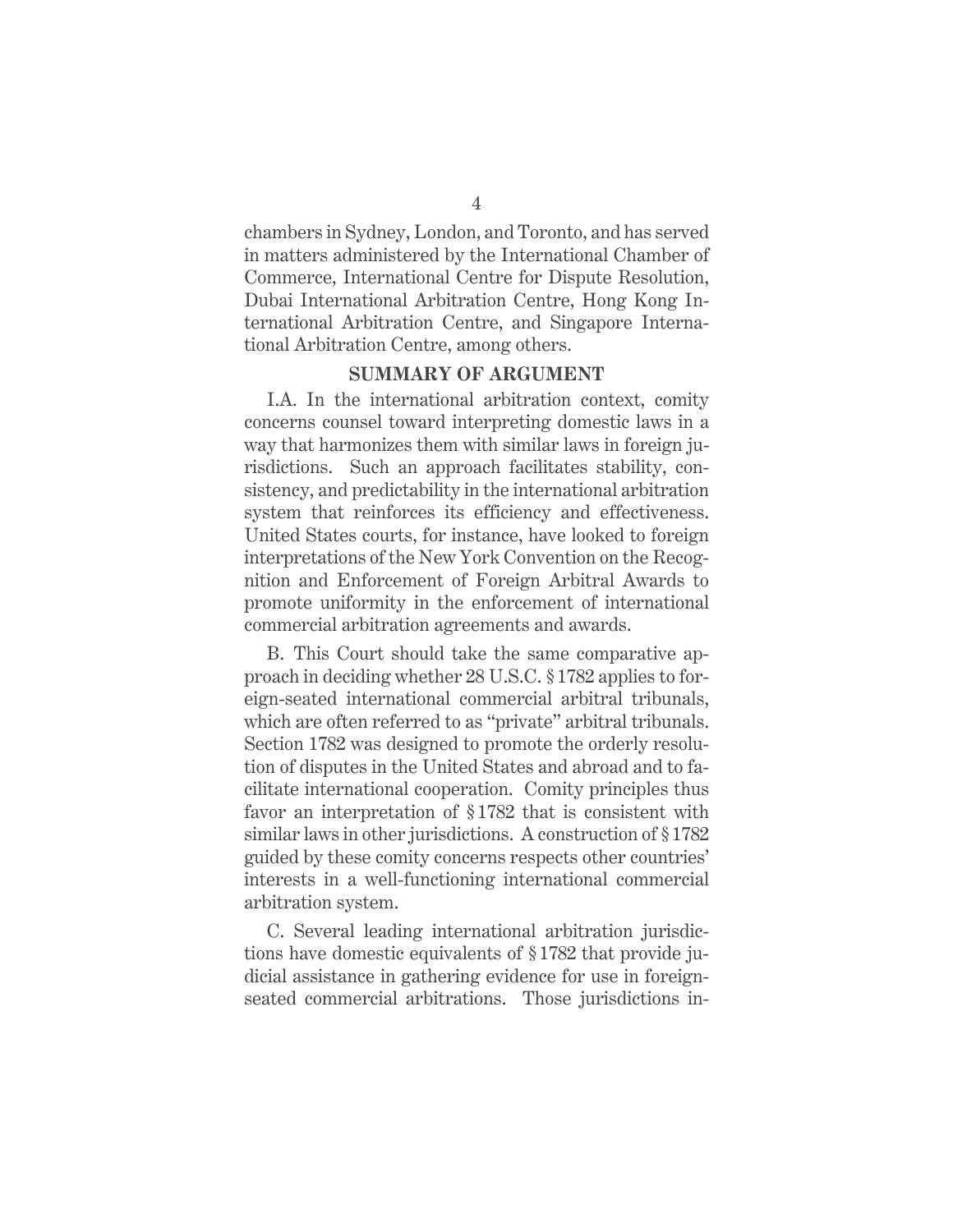clude the United Kingdom, New Zealand, France, Germany, Sweden, and Switzerland, all of which provide for such assistance in their evidentiary rules or arbitration statutes. Although a global consensus has not yet emerged, the practice of these jurisdictions counsels against the wholesale exclusion of foreign-seated international commercial arbitral tribunals from the scope of § 1782. Applying § 1782 to such tribunals would be consistent with, and not anomalous to, the emerging norm in the international system.

II.A. Critics of § 1782 argue that applying the statute to foreign-seated international commercial arbitrations threatens their hallmark characteristics of efficiency and party autonomy. But another key feature of arbitration is the fair adjudication of disputes based on a comprehensive evidentiary record, which § 1782 helps support. Arbitral tribunals also have tools to maintain their efficiency. They can refuse to stay a case pending a § 1782 application or sanction parties for using the statute in ways that contravene the tribunal's rules. And parties, of course, can always choose to contract out of using § 1782. Party autonomy thus supports *including* foreign-seated international commercial arbitrations within the scope of § 1782, so litigants and arbitral tribunals have the option to use the tool when needed.

B. Section 1782 also has safeguards to prevent its abuse by parties to international arbitrations. Production of evidence under § 1782 is discretionary, not automatic. United States courts applying § 1782 thus serve as critical gatekeepers in preventing potential misuse. In exercising this discretion, courts are also discouraged from exerting undue influence in international arbitrations. In *Intel Corp.* v. *Advanced Micro Devices, Inc.*, 542 U.S. 241 (2004), this Court set out specific criteria to guide lower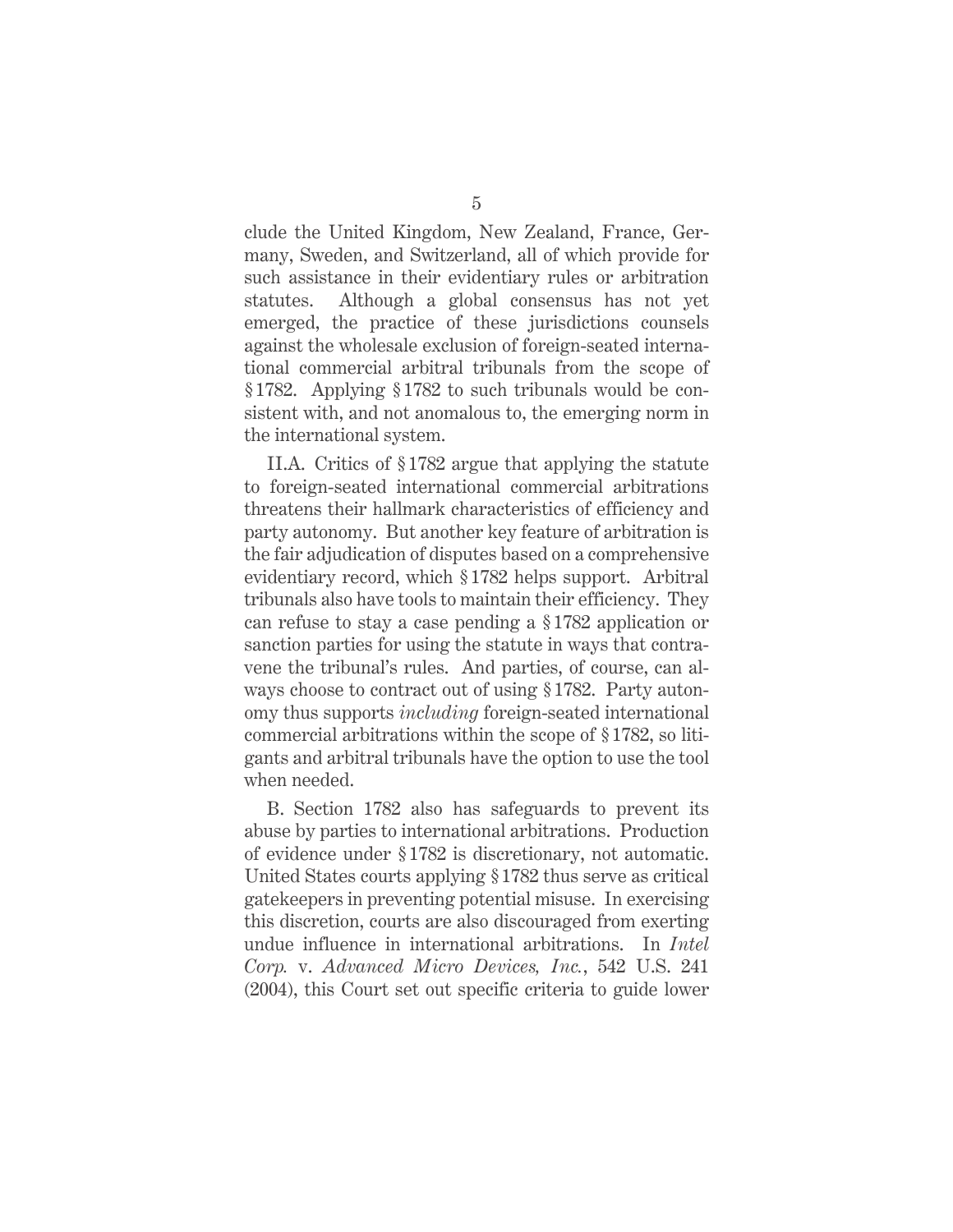courts' exercise of discretion in evaluating § 1782 applications. Those criteria require courts to consider the international tribunal's management of its own proceedings, the tribunal's position on the need for the requested evidence, whether the requests are designed to circumvent the agreed-upon arbitration rules, and whether the request is unduly intrusive or burdensome, among other considerations. On the whole, lower courts have largely heeded to these requirements, including, for instance, by accounting for the tribunal's receptivity to the requested evidence in deciding whether to grant a § 1782 application. When applied consistently with this Court's criteria, § 1782 supports international arbitration without risking unwarranted judicial interference by United States courts.

#### **ARGUMENT**

In the international commercial arbitration context, comity advances uniformity and recognizes countries' shared interests in a stable and effective arbitration system. Courts thus apply comity principles by looking to the practices of other countries when interpreting domestic laws affecting international commercial arbitration.

Those comity considerations support the application of 28 U.S.C. § 1782 to foreign-seated international commercial arbitral tribunals. Such an interpretation would be consistent with the emerging global norm. This norm, which is designed to assist and support international commercial arbitral tribunals, should be encouraged. The experiences of other countries that provide such assistance—including leading international arbitration jurisdictions—undermine the notion that interpreting § 1782 in this manner deviates from the international consensus.

Extending § 1782 to foreign-seated international commercial arbitrations would not necessarily erode the ef-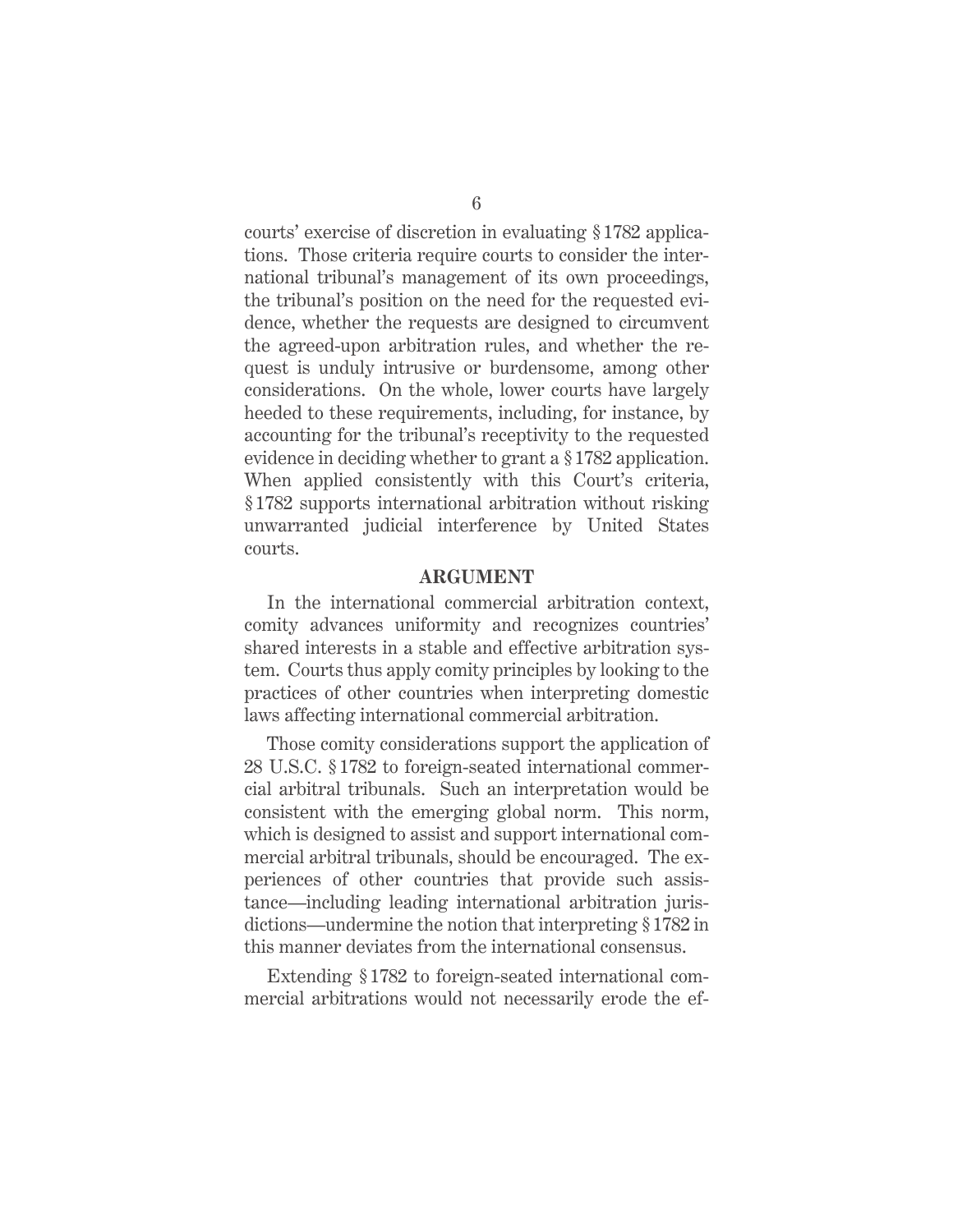ficiency and autonomy of such proceedings or lead to undue interference by American courts. Arbitral tribunals can continue to enforce their own procedures notwithstanding a pending § 1782 application, and parties always have the option to contract out of § 1782 or adopt rules that restrict its use. In addition, evidence production under § 1782 is discretionary, not mandatory. And this Court has identified criteria for exercising that discretion in a manner that respects arbitral tribunals' rules and management of their own proceedings, as well as the bargainedfor expectations of the parties.

**I. COMITY SUPPORTS APPLYING §1782 TO FOREIGN-SEATED INTERNATIONAL COMMERCIAL ARBITRA-TIONS**

## **A. Comity Encourages Consistency and Judicial Cooperation in the International Commercial Arbitration Context**

Courts have long considered concepts of comity in "approach[ing] the resolution of cases touching the laws and interests of other sovereign states." *Société Nationale Industrielle Aérospatiale* v. *U.S. Dist. Ct. for S. Dist. of Iowa*, 482 U.S. 522, 543 n.27 (1987). Although "international comity" resists a single definition, this Court has described the concept as "the recognition which one nation allows within its territory to the legislative, executive or judicial acts of another nation, having due regard \* \* \* to international duty and convenience." *Hilton* v. *Guyot*, 159 U.S. 113, 163-164 (1895). In other words, "whatever laws are carried into execution, within the limits of any government, are considered as having the same effect every where, so far as they do not occasion a prejudice to the rights of the other governments, or their citizens." *Emory*  v. *Grenough*, 3 U.S. 369, 370 (1797). Comity ultimately reflects the "spirit of cooperation" among different tri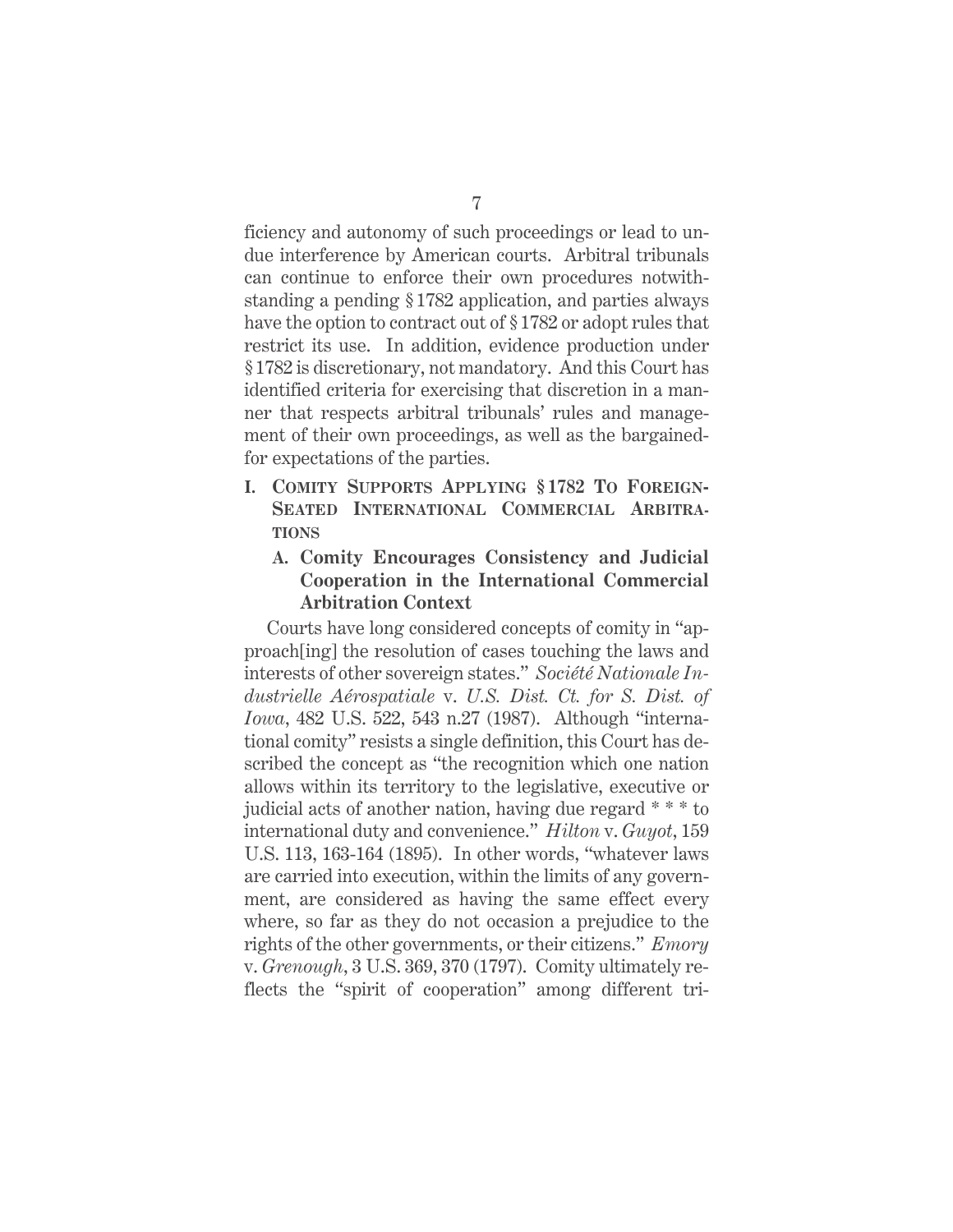bunals, *Aérospatiale*, 482 U.S. at 543 n.27, and "the systemic value of reciprocal tolerance and goodwill," *id.* at 555 (Blackmun, J., concurring).

In some contexts, international comity considerations can limit the jurisdiction of domestic courts. In cases that implicate foreign parties, conduct, law, or effects, comity concerns often persuade courts to abstain from hearing a case or to limit the application of domestic law "because [the case] is too 'foreign.'" Pamela K. Bookman, *Litigation Isolationism*, 67 Stan. L. Rev. 1081, 1084 (2015). For example, the "comity of courts" can persuade "judges [to] decline to exercise jurisdiction over matters more appropriately adjudged elsewhere." *Hartford Fire Ins. Co.* v. *California*, 509 U.S. 764, 817 (1993).

Similarly, "prescriptive comity," which involves "the respect sovereign nations afford each other by limiting the reach of their laws," may lead courts to apply the presumption against extraterritoriality to avoid extending United States laws to foreign cases. *Hartford Fire*, 509 U.S. at 817; see Bookman, *supra*, at 1084. In the conflictof-laws context, too, courts may "invoke[] comity \* \* \* as the basis for enforcing foreign laws" and subordinating domestic ones. William S. Dodge, *International Comity in American Law*, 115 Colum. L. Rev. 2071, 2088 (2015). Or, comity may counsel toward the application of *res judicata*  to recognize the finality of foreign judgments. See *Int'l Transactions, Ltd.* v. *Embotelladora Agral Regiomontana, SA de CV*, 347 F.3d 589, 593 (5th Cir. 2003) (international comity instructs that, "once the parties have had an opportunity to present their cases fully and fairly before a court of competent jurisdiction, the results of the litigation process should be final"); Ayelet Ben-Ezer & Ariel L. Bendor, *The Constitution and Conflict-of-Laws Treaties: Upgrading the International Comity*, 29 N.C.J. Int'l L. &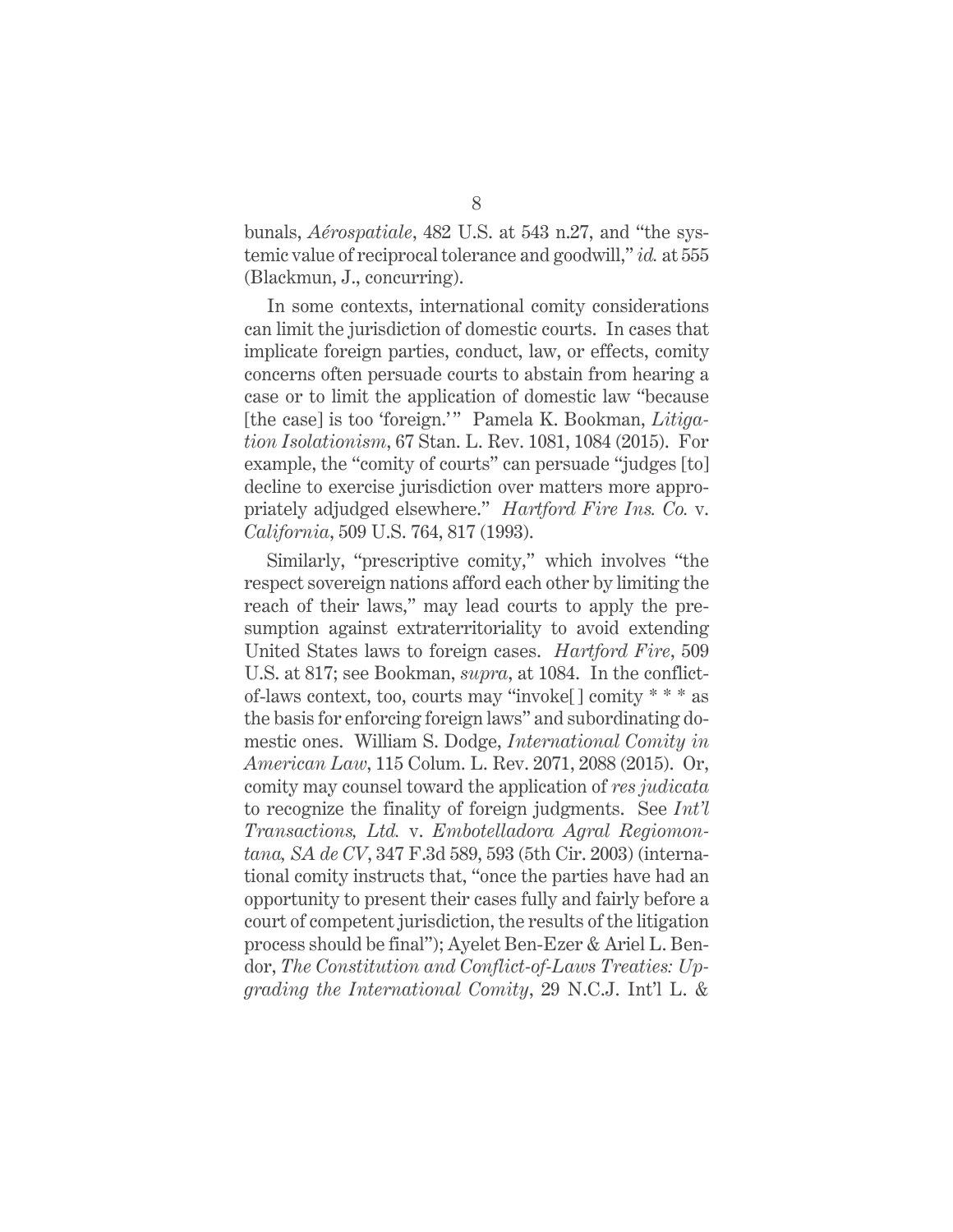Com. Reg. 1, 2 (2003) (recognizing *res judicata* as comity principle).

In the international commercial arbitration context, these traditional notions of comity may encourage domestic courts to refrain from hearing disputes submitted to arbitration; this is the comity between United States courts and international arbitral tribunals. But there is an additional comity concern that exists between United States courts and foreign legal systems that favors cooperation between the two. The arbitration setting requires "sensitivity to the need of the international commercial system for predictability in the resolution of disputes." *Mitsubishi Motors Corp.* v. *Soler Chrysler-Plymouth, Inc.*, 473 U.S. 614, 629 (1985). Because the goal is to harmonize domestic practices with international norms, comity principles in this context encourage courts to look to the practices of other countries to make their laws consistent with foreign ones.

For instance, in *GE Energy Power Conversion France SAS, Corp.* v. *Outokumpu Stainless USA, LLC*, 140 S. Ct. 1637 (2020), this Court examined the "postratification understanding of other contracting states" in interpreting the Convention on the Recognition and Enforcement of Foreign Arbitral Awards (the "New York Convention"), a multilateral treaty governing the enforcement of international commercial arbitration agreements and awards. *Id.* at 1646 (quoting *Medellin* v. *Texas*, 552 U.S. 491, 507 (2008)). In particular, the Court looked to the judicial decisions of other Convention signatories to determine that the domestic doctrine of equitable estoppel should allow nonsignatory enforcement of arbitration agreements—an interpretation that aligned with "the weight of authority from contracting states." *Ibid.* The Court thus interpreted the New York Convention with a view toward pro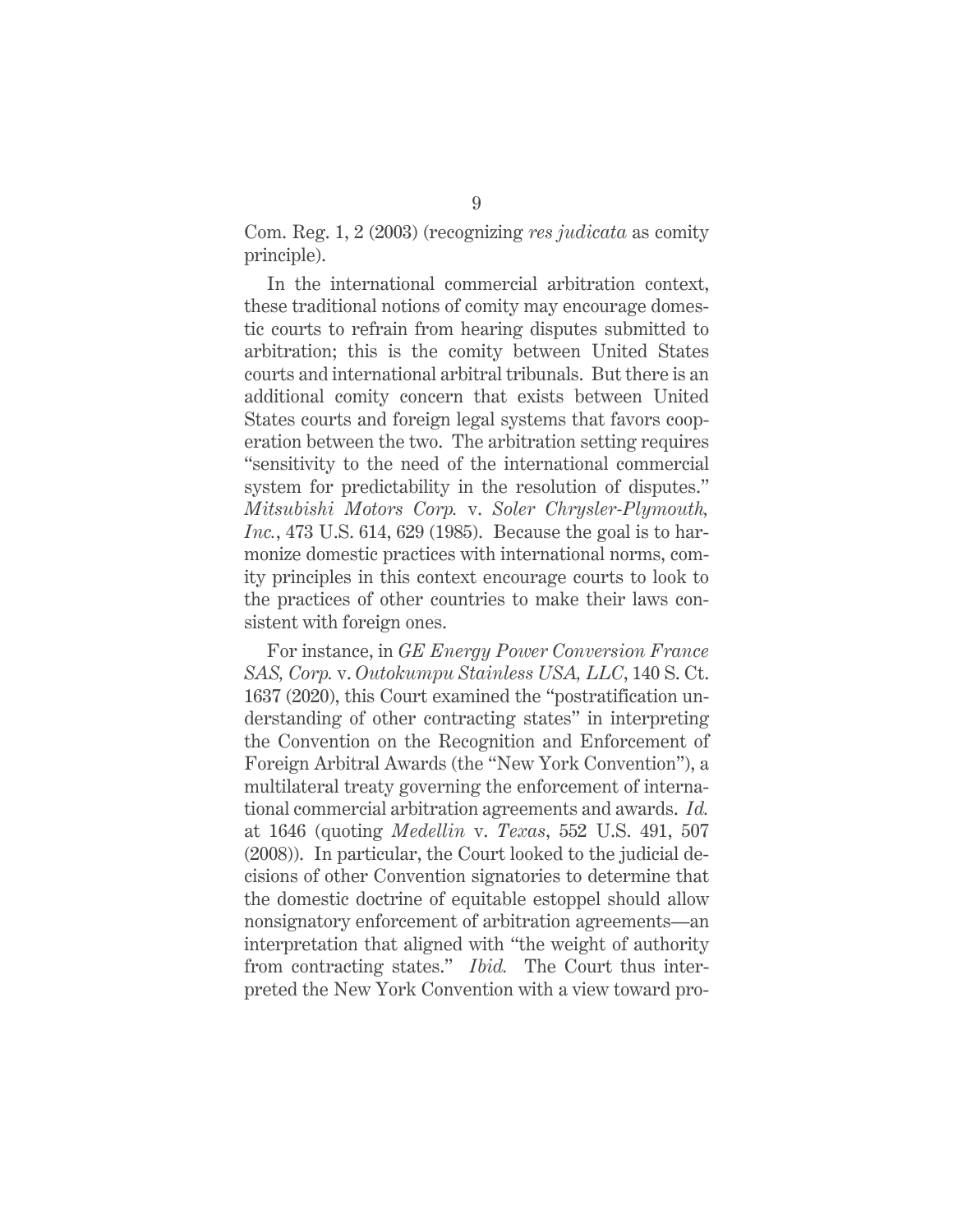moting uniformity in the enforcement of international commercial agreements. *Ibid.*; see also Int'l Council for Com. Arb., *Guide to the Interpretation of the 1958 New York Convention: A Handbook for Judges* 13-14 (2011) (noting that "courts should not interpret the terms of the New York Convention by reference to domestic law" and that "[t]he terms of the Convention should have the same meaning wherever in the world they are applied").

Similarly, in *Vimar Seguros y Reaseguros, S.A.* v. *M/V Sky Reefer*, 515 U.S. 528 (1995), this Court evaluated whether the Carriage of Goods by Sea Act, 46 U.S.C. §§ 30701 *et seq.*—a statute governing the rights of cargo owners and cargo carriers—invalidated a foreign arbitration clause in a bill of lading. 515 U.S. at 530. The Court examined other countries' interpretations of the International Convention for the Unification of Certain Rules Relating to Bills of Lading, on which the Act was modeled. *Id.* at 536-537. It then observed that no party to the Convention construed the disputed provision to prohibit foreign forum-selection clauses and adopted a similar interpretation. *Ibid.*; see also *Olympic Airways* v. *Husain*, 540 U.S. 644, 660 (2004) (Scalia, J., dissenting) (recognizing that "[f]oreign constructions [of a treaty] are evidence of the original shared understanding of the contracting parties").

Accordingly, when interpreting laws that affect international commercial arbitration, courts have "increasingly sought interpretations of domestic law that would allow it to work in harmony with related foreign laws, so that together they can more effectively achieve common objectives." Stephen Breyer, *The Court and the World: American Law and the New Global Realities* 92 (2015). That practice, which is guided by principles of comity, encour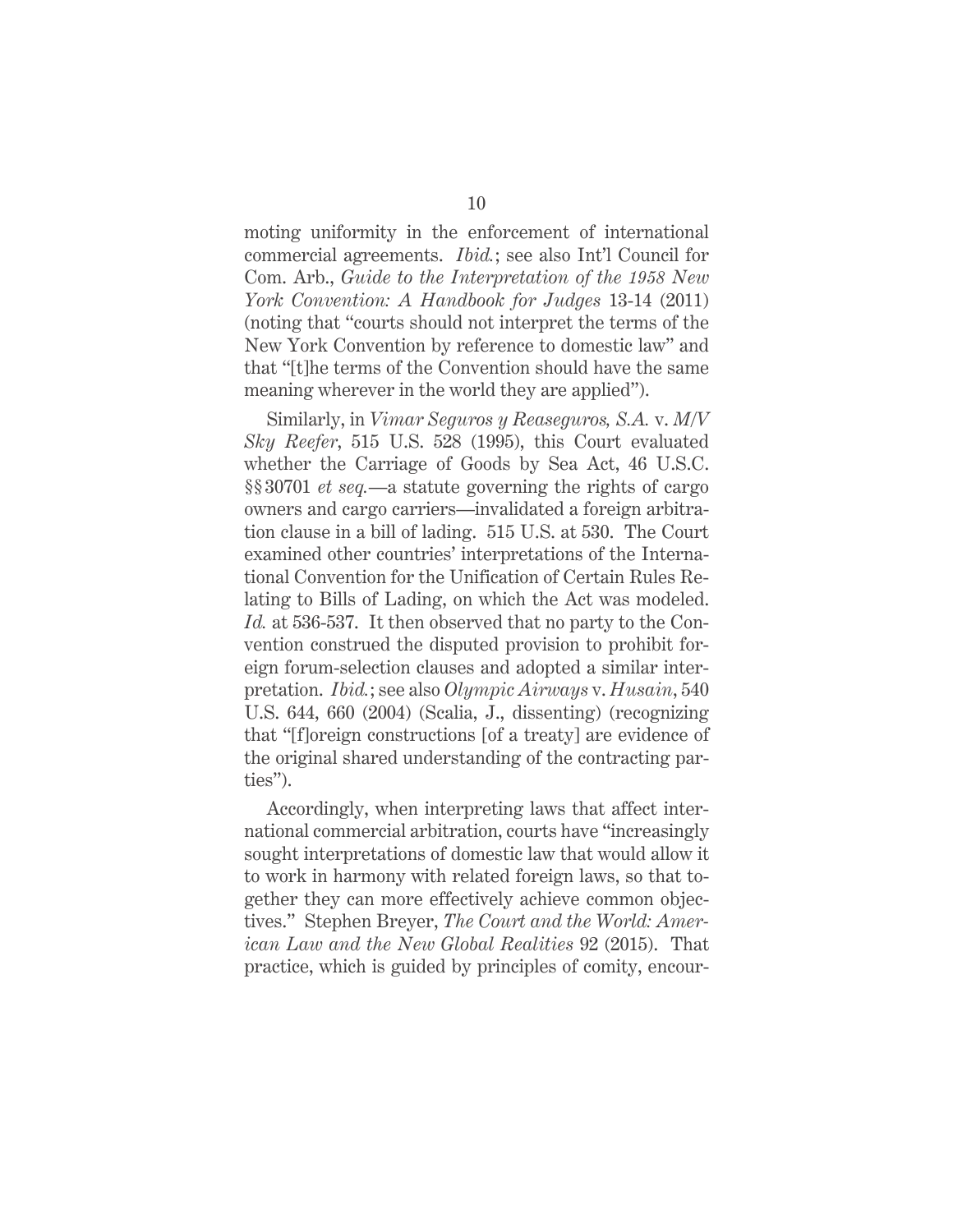ages courts to standardize domestic laws with those in foreign jurisdictions.

## **B. Courts Should Apply Similar Comity Principles in Interpreting § 1782, Which Was Designed To Facilitate International Judicial Cooperation**

This Court should apply the same comity principles of judicial cooperation and international harmony when interpreting 28 U.S.C. § 1782. Comity concerns in the context of §1782 do not involve any "sacrific[ing] [of] an important U.S. public policy embodied in U.S. statutes to the requirements of the global market." Joel R. Paul, *The Transformation of International Comity*, 71 Law & Contemp. Probs. 19, 37 (2008). Unlike in the conflict-of-laws setting, for example, the comity principles relevant to § 1782 do not serve to "mediate conflicts between sovereigns and their laws," but rather to facilitate judicial cooperation and assistance. Donald Earl Childress III, *Comity as Conflict: Resituating International Comity as Conflict of Laws*, 44 U.C. Davis L. Rev. 11, 15 (2010).

Indeed, § 1782 was intentionally designed to "contribute to the orderly resolution of disputes both in the United States and abroad, elevating the importance of the rule of law and encouraging a spirit of comity between foreign countries and the United States." *Servotronics, Inc.* v. *Boeing Co.*, 954 F.3d 209, 213 (4th Cir. 2020). In interpreting § 1782, courts have thus "focus[ed] primarily on fostering" the statute's "twin aims" of "providing efficient means of assistance to participants in international litigation in our federal courts and encouraging foreign countries by example to provide similar means of assistance to our courts." *Euromepa, S.A.* v. *R. Esmerian, Inc.*, 154 F.3d 24, 28 (2d Cir. 1998) (quoting *In re Malev Hungarian Airlines*, 964 F.2d 97, 100 (2d Cir. 1992)); see *Tex. Keystone,*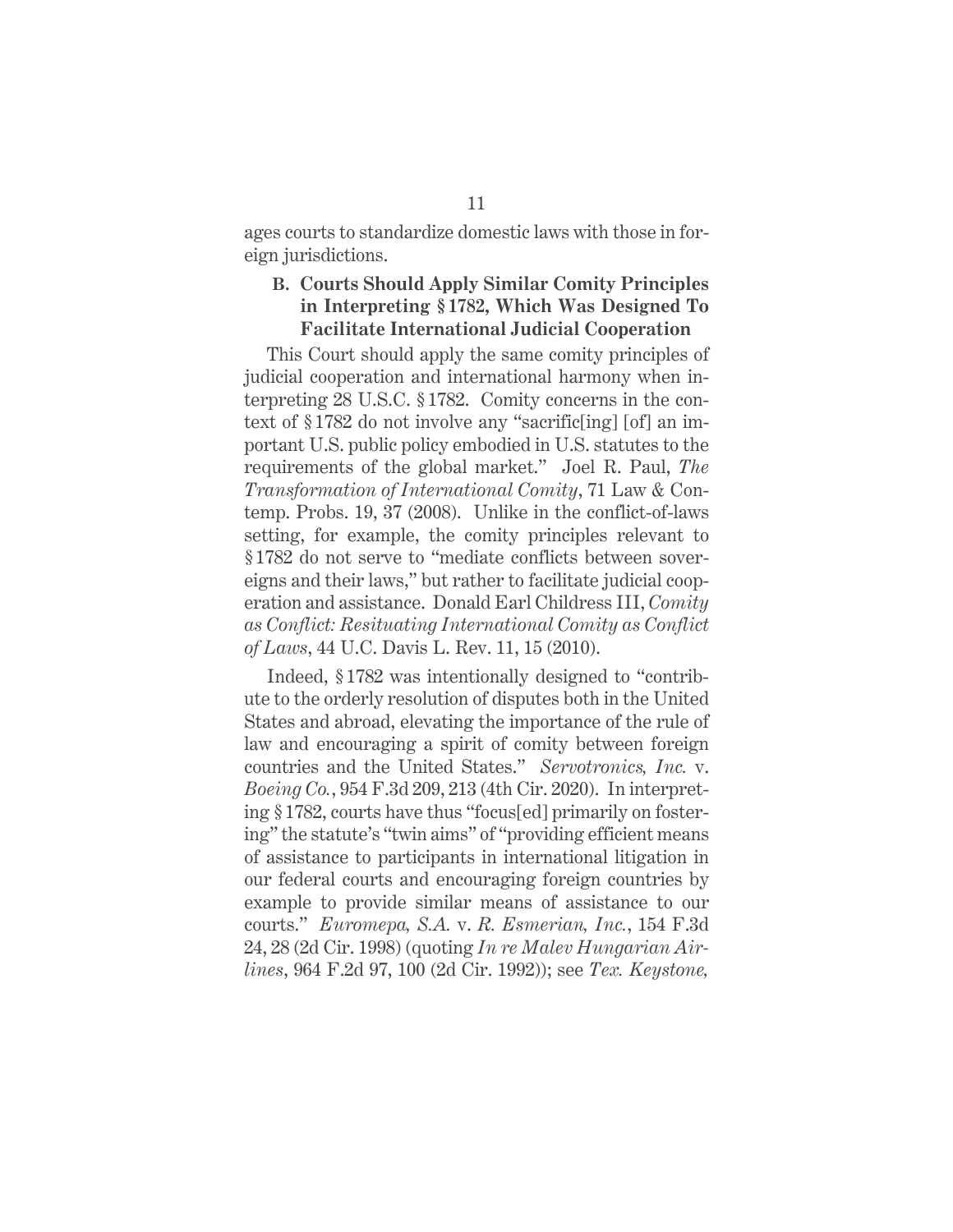### *Inc.* v. *Prime Nat. Res., Inc.*, 694 F.3d 548, 553 (5th Cir. 2012) (similar).

International comity should thus guide the application of § 1782 to foreign-seated international commercial arbitrations. In particular, courts should apply § 1782 in a manner that is consistent with equivalent laws in other jurisdictions, and that recognizes other countries' interests in a well-functioning international arbitration system. Such an interpretation would provide certainty, stability, and predictability to international commercial arbitration and reinforce its legitimacy and effectiveness. See Breyer, *supra*, at 195.

## **C. Judicial Assistance in Gathering Evidence for Use by Foreign-Seated International Commercial Arbitral Tribunals Is Common in the International System**

Under comity principles, §1782 should apply to foreignseated international commercial arbitrations because that approach is consistent with the emerging international norm. "[C]ontrary to the apparent impression in the United States, many foreign legal systems do provide judicial assistance in the taking of evidence" for use by foreign-seated international commercial arbitral tribunals. Martin Illmer & Ben Steinbrück, *U.S. Discovery and Foreign Private Arbitration: The Foreign Lawyer's Perspective*, 25 J. Int'l Arb. 329, 330-331 (2008); see Gary B. Born, *International Commercial Arbitration* §16.03[B] (3d ed. 2021) (similar). Such judicial assistance is either explicitly provided for in a statute or recognized in jurisprudence interpreting the relevant domestic legislative scheme. While there is not yet an international consensus on the issue, there is a growing trend of providing such judicial assistance—particularly among leading international commercial arbitration jurisdictions.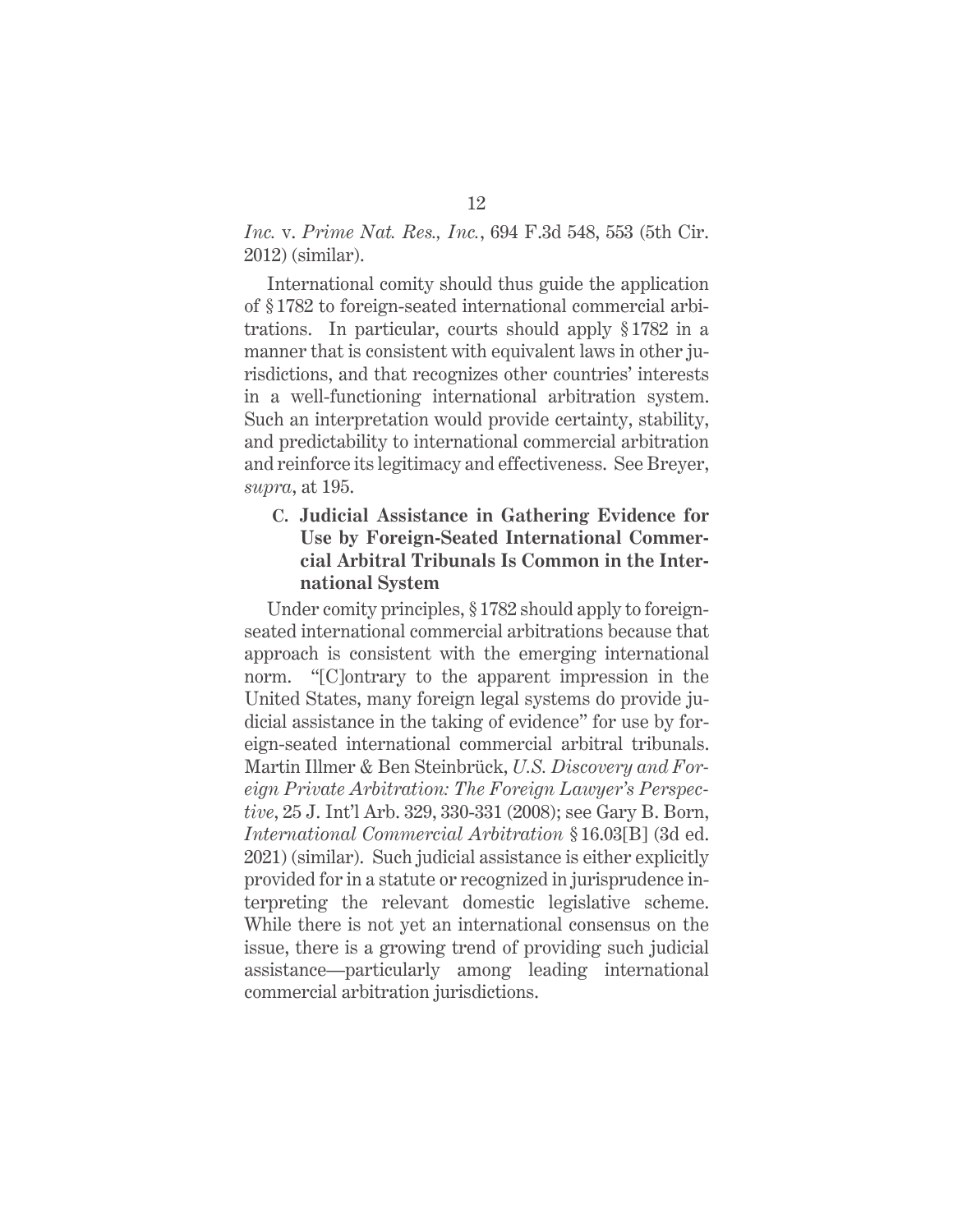In the United Kingdom, for instance, the Arbitration Act provides for judicial assistance in gathering evidence for use by foreign tribunals. That Act allows courts to order "the taking of the evidence of witnesses" for use in arbitrations seated outside the United Kingdom in the same manner that is permitted in domestic legal proceedings. Arbitration Act 1996, c. 23, §§ 2(3), 44(2)(a) (Eng., Wales & N. Ir.). Courts have discretion, however, not to exercise that power if there is any reason the arbitration's foreign seat "makes it inappropriate" to order the production of evidence. *Id.* § 2(3).

In *A.* v. *C.*, [2020] EWCA (Civ) 409, [2020] 1 WLR 3504 (Eng.), the United Kingdom Court of Appeal confirmed the application of this provision of the Arbitration Act to foreign-seated arbitral tribunals. There, a party to an international commercial arbitration in New York sought the testimony of a third-party witness in the United Kingdom. *Id.* ¶ 1. The court determined that the Arbitration Act extends to such tribunals and covers requests for evidence from third parties. *Id.* ¶ 35.

New Zealand similarly allows for evidence gathering in aid of foreign-seated international commercial arbitrations. Unlike the Arbitration Act in the United Kingdom, New Zealand's Arbitration Act does not extend such assistance, but courts have broadly interpreted the country's Evidence Act to do so. In *Dalian Deepwater Developer Ltd.* v. *Sveinung Dybdahl*, [2015] NZHC 151, [2015] 3 NZLR 260 (N.Z.), an arbitral tribunal seated in the United Kingdom sought assistance from the New Zealand courts in obtaining testimony from a New Zealand witness, invoking the Evidence Act. *Id.* ¶ 1. That Act allows domestic courts to provide "assistance in obtaining evidence for civil proceedings" upon application by "any court or tribunal exercising jurisdiction in a country or territory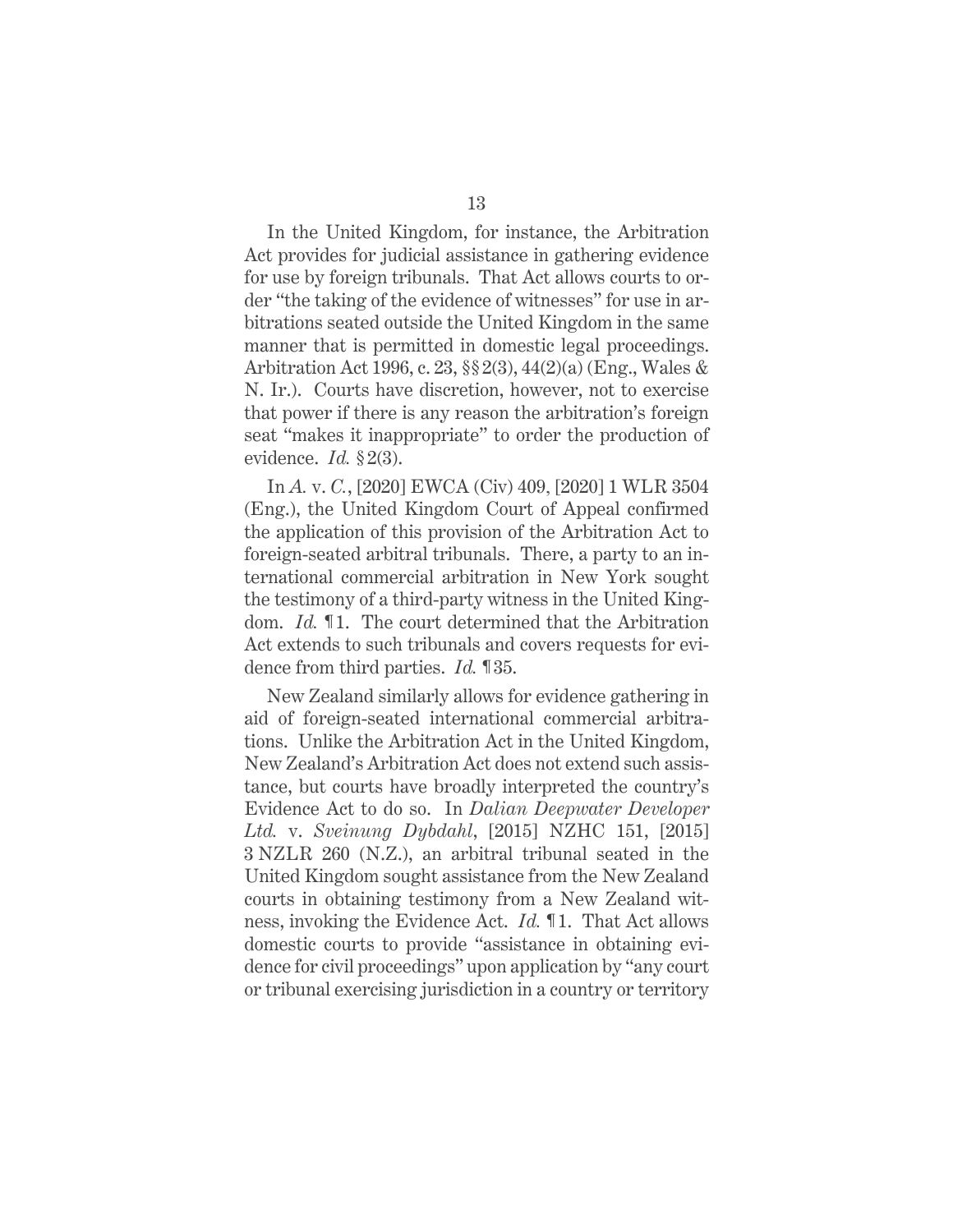outside New Zealand." Evidence Act 2006, pt. 4, §§ 182, 184-185 (N.Z.). The New Zealand High Court addressed a question similar to the one at issue here: whether the phrase "any court or tribunal" requesting assistance under the Evidence Act included an international commercial arbitral tribunal. [2015] NZHC 151 ¶¶ 3-4.

The court concluded that the phrase "any court or tribunal" required only that the requesting tribunal exercise jurisdiction outside New Zealand—not that the tribunal exercise jurisdiction over the foreign country or territory itself. [2015] NZHC 151 ¶¶ 27-28. That phrase thus included international commercial arbitral tribunals as a matter of plain text. *Id.* ¶ 36. The court also implied that exclusion of those tribunals from the statute would produce the undesirable result of leaving them without access to any judicial assistance for evidence-gathering in New Zealand. *Id.* 140. Finally, the court observed that New Zealand courts ultimately retain discretion over whether to exercise their power to authorize the production of evidence, minimizing the risk of abuse. *Id.* ¶ 38.

In addition, France, Germany, Sweden, and Switzerland have all enacted provisions within their codes of civil procedure or arbitration statutes that allow judicial assistance in gathering evidence for use by foreign-seated international commercial arbitral tribunals. See Code de procédure civile [C.P.C.] [Civil Procedure Code] arts. 1469, 1506 (Fr.); Zivilprozeßordnung [ZPO] [Code of Civil Procedure], §§ 1025, 1050, https://www.gesetze-im-internet.de/englisch\_zpo/englisch\_zpo.html (Ger.); Lag om skiljeförfarande (Svensk författningssamling [SFS] 1999: 116), §§ 26, 50, https://sccinstitute.se/media/1773096/theswedish-arbitration-act\_1march2019\_eng-2.pdf (Swed.); Bundesgesetz über das Internationale Privatrecht [IPRG] [Federal Act on Private International Law] Dec. 18, 1987,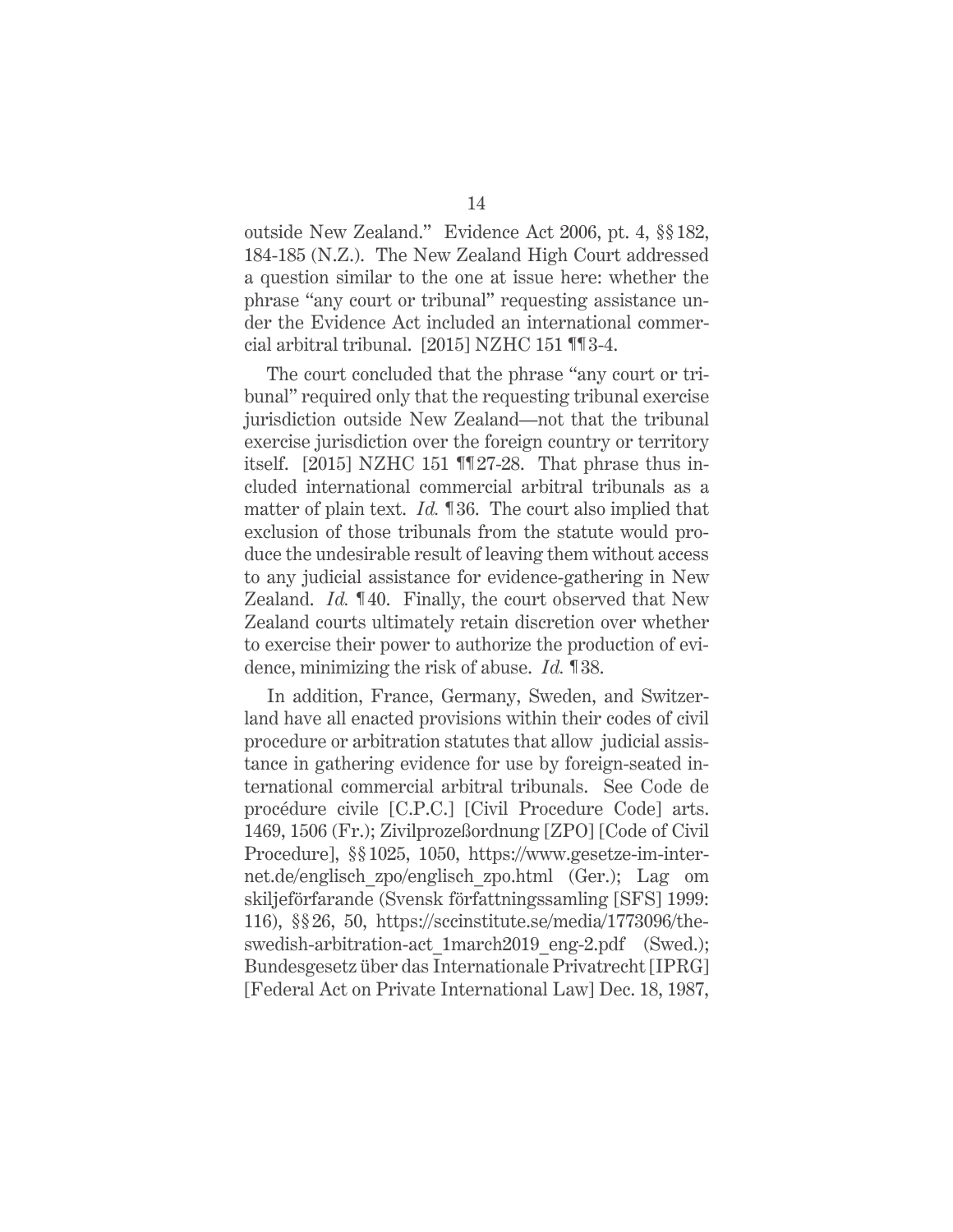SR 291, art. 185*a*, para. 2, https://www.fedlex.admin.ch/ eli/cc/1988/1776\_1776\_1776/en (Switz.). Many of those statutes also include safeguards that prevent overbroad requests, including requirements that the party identify the requested evidence with sufficient specificity and that the arbitral tribunal approve the request. See Robert Bradshaw, *How To Obtain Evidence from Third Parties: A Comparative View*, 36 J. Int'l Arb. 629, 654 (2019) (recognizing provisions that avoid "fishing expeditions"); Reinmar Wolff, *Judicial Assistance by German Courts in Aid of International Arbitration*, in *Int'l Arb. and the Courts* 233, 245-246 (Devin Bray & Heather L. Bray eds., 2015) (similar).

Accordingly, some of the most important arbitration jurisdictions provide judicial assistance in gathering evidence for use by foreign-seated international commercial arbitral tribunals. Such practices are increasingly the norm. The experiences of these countries belie the notion that including such tribunals within the scope of § 1782 would render the statute an anomaly in the international system.

## **II. SECTION 1782 SUPPORTS THE GOALS OF INTERNA-TIONAL COMMERCIAL ARBITRATION**

### **A. Section 1782 Does Not Undermine Efficiency or Party Autonomy**

A common criticism of applying § 1782 to foreign-seated international commercial arbitrations is that it would undermine the basic features of those proceedings, including efficiency and party autonomy. See, *e.g.*, Xu Guojian *Amicus* Br. 10-16; Chamber of Commerce *Amicus* Br. 14-23. That criticism is overstated.

As an initial matter, while efficiency and cost-effectiveness are important features of international commercial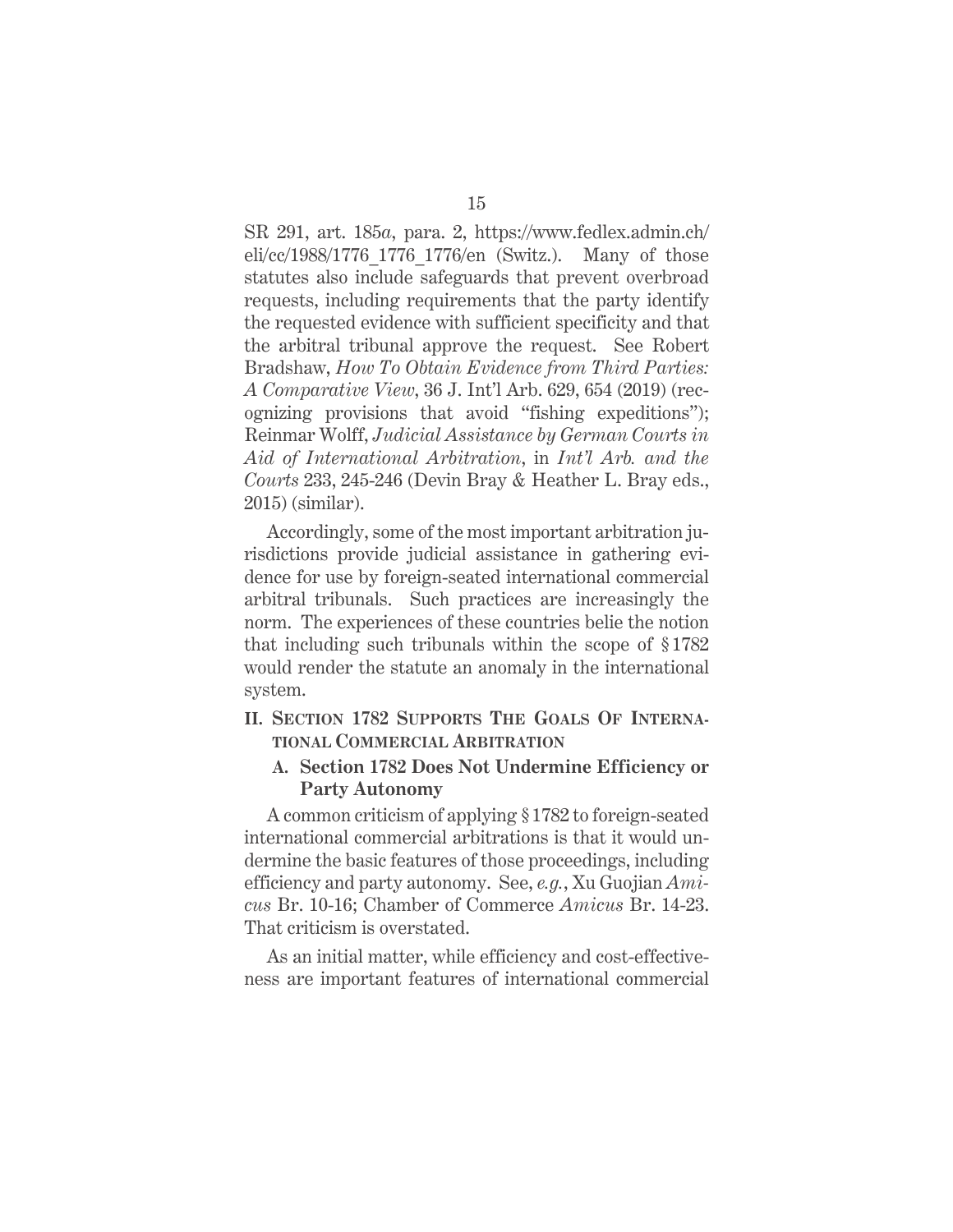arbitration, they are not the *only* ones. Another "value of arbitral tribunals comes from \* \* \* their ability to fairly adjudicate disputes based on evidence; if § 1782(a) can from time to time help those tribunals get the evidence they need to reach more informed decisions, [then] certainly that serves the purpose of such proceedings." *HRC-Hainan Holding Co., LLC* v. *Yihan Hu*, No. 19-MC-80277, 2020 WL 906719, at \*8 (N.D. Cal. Feb. 25, 2020). Indeed, some arbitral tribunals have indicated their receptiveness to § 1782. See, *e.g.*, *In re Hallmark Cap. Corp.*, 534 F. Supp. 2d 951, 957 (D. Minn. 2007) ("[T]he Israeli arbitrator has stated his 'receptivity' to this Court's assistance.").

Judicial assistance in gathering evidence is particularly important with regards to third-party evidence, which an arbitral tribunal may want but typically has no authority to order. Born, *supra*, § 16.02[D]. The absence of thirdparty documents from an arbitration "may leave an issue unclear and will rarely provide a tribunal with a firm factual situation." Julian D.M. Lew, *Document Disclosure, Evidentiary Value of Documents and Burden of Evidence,* in *Written Evidence and Discovery in International Arbitration: New Issues and Tendencies* 11, 23 (Teresa Giovannini & Alexis Mourre eds., 2009). In this context, "some arbitral participants have been frustrated on occasion by the lack of a State court mechanism to provide more direct support for arbitral proceedings." Laurence Shore, *State Courts and Document Production,* in *Written Evidence and Discovery in International Arbitration*, *supra*, at 57, 57. Section 1782 helps to fill those gaps.

In addition, several features of the international commercial arbitration system prevent a § 1782 application from delaying the underlying arbitration. For instance, arbitral tribunals are not required to stay proceedings or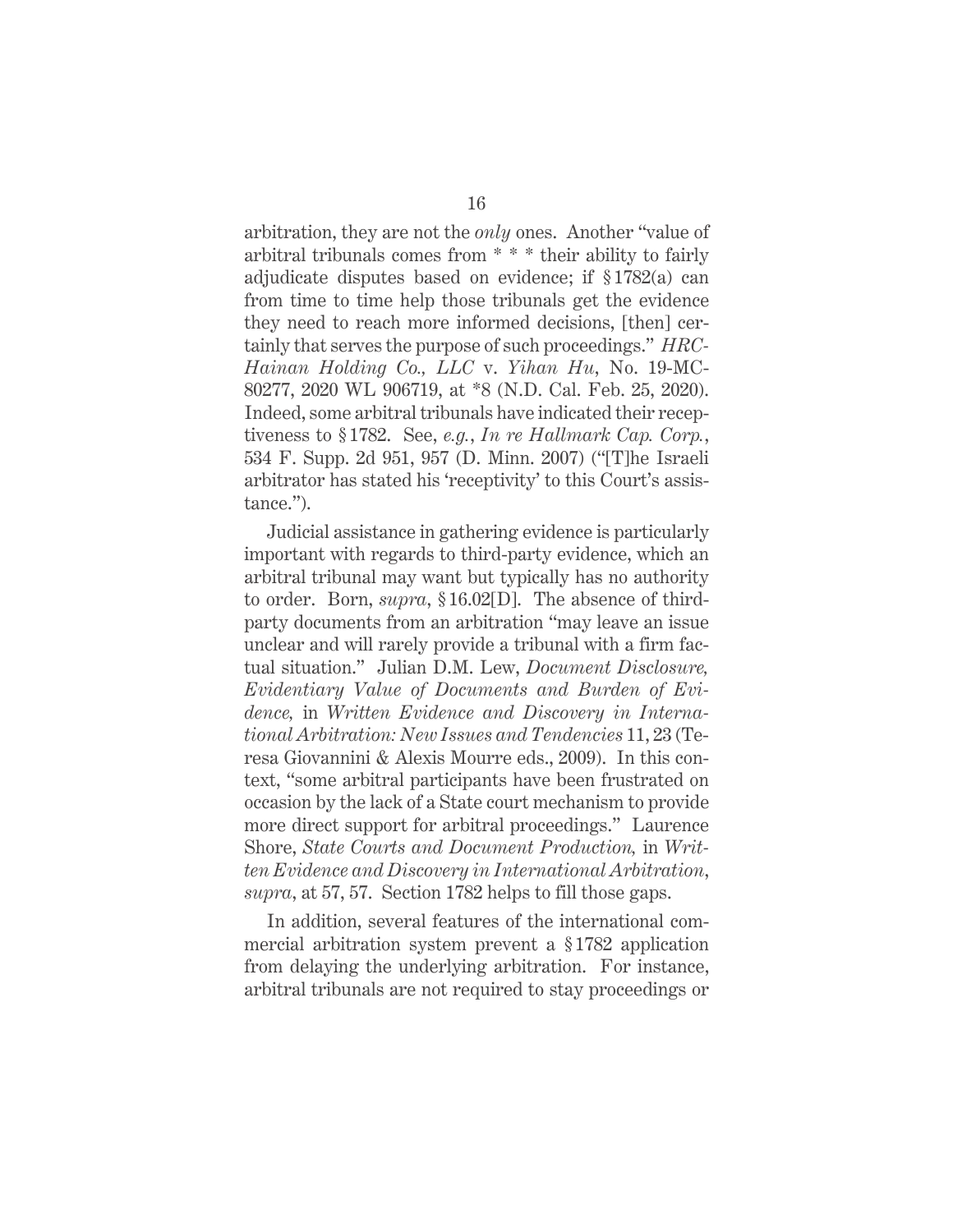deviate from their own procedures pending a § 1782 application. They can also communicate their concerns about timing to the parties and to the United States courts, which take those views into account. For instance, in *Comisión Ejecutiva Hidroeléctrica del Río Lempa* v. *Nejapa Power Co. LLC*, 341 F. App'x 821 (3d Cir. 2009), the arbitral tribunal had "repeatedly and emphatically made clear that any documents obtained through the § 1782 process would have to be submitted pursuant to the Arbitral Tribunal's own directives and deadlines." *Id.* at 826. The court thus denied the petition, deferring to "the Arbitral Tribunal's own past rulings indicat[ing] that the time to submit any evidence in the current arbitration proceeding has passed." *Id.* at 827; see also *In re Grupo Unidos Por El Canal, S.A.*, No. 14-MC-00226, 2015 WL 1810135, at \*11 (D. Colo. Apr. 17, 2015) (denying application where, among other things, the "delay" associated with the request would not be "well-received" by the arbitration panel).

Arbitral tribunals have other tools to curb the potential misuse of § 1782. Parties to arbitrations make "a commitment to cooperate in good faith in the arbitral process, with both the arbitral tribunal and other parties to the arbitration, in resolving the parties' disputes in a fair, objective and efficient manner." Born, *supra*, § 8.02[B]. A party who attempts to use § 1782 to circumvent the parties' agreements or the arbitral tribunal's procedural rules thus may be subject to sanctions. *Id.* § 15.10.

Nor does § 1782 inherently undermine party autonomy or impede the parties' freedom to "design cooperatively the arbitral process and procedure." Born, *supra*, § 8.02[B]. Parties remain free to contract out of § 1782 and similar statutes in other countries, including by incorporating into their arbitration agreements institutional rules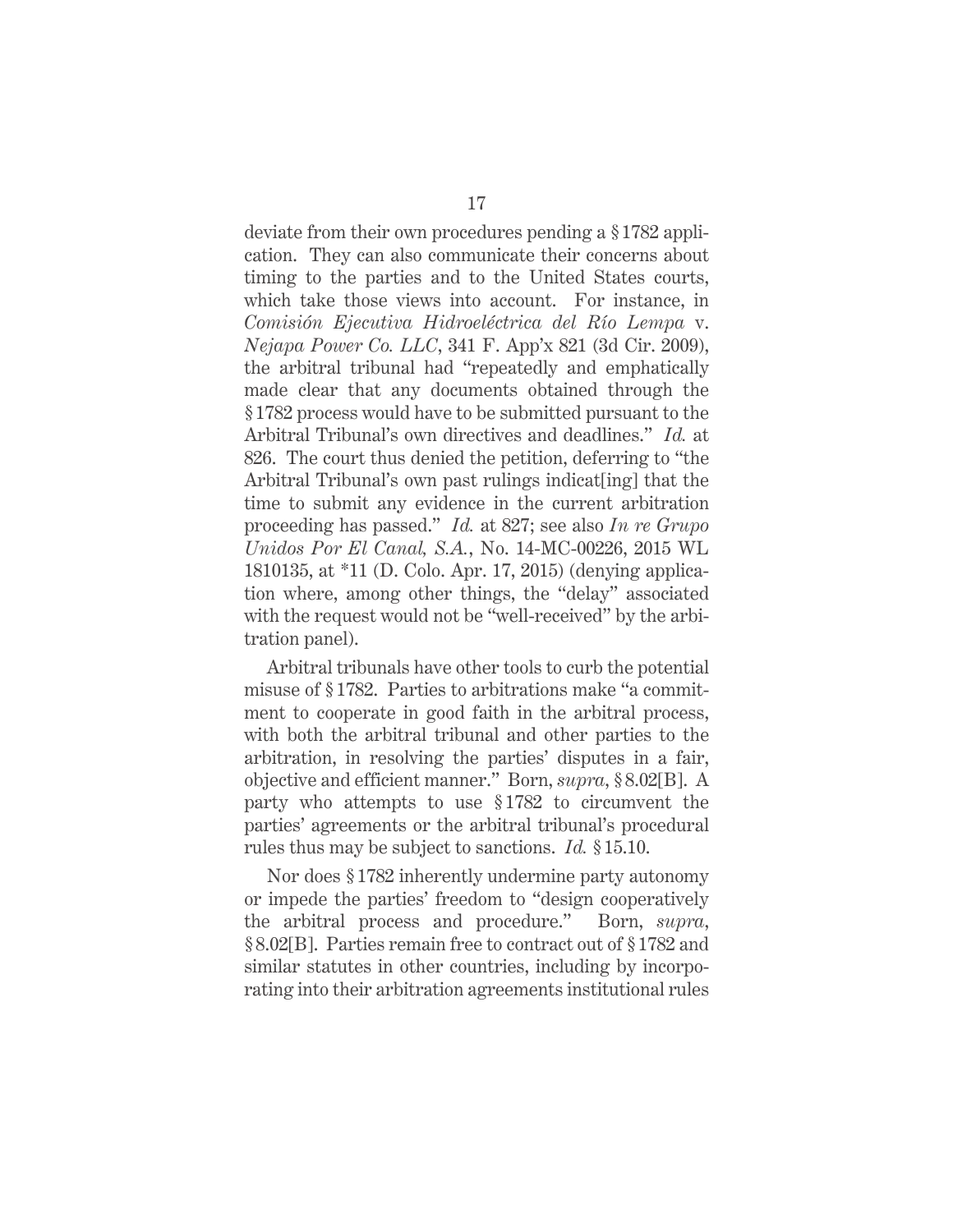that restrict such access. *Id.* § 16.03[C] & nn.531-534. Thus, categorically excluding all foreign-seated international commercial arbitrations from the scope of §1782 actually *undermines* party autonomy, because it leaves parties unable to agree to invoke the tool in appropriate circumstances.

The mere availability of § 1782 and similar statutes in other jurisdictions does not, by itself, undermine efficiency or party autonomy in international commercial arbitrations. Upholding parties' expectations in this setting does not require categorically excluding such proceedings from the scope of § 1782. Quite the opposite, arbitral tribunals and parties can structure the use of § 1782 in a way that is consistent with their agreements and applicable procedural rules.

## **B. Section 1782 Contains Safeguards To Minimize Disruptions to the International Commercial Arbitration System**

Like its foreign equivalents, § 1782 can be applied in a manner that preserves the efficiency of international commercial arbitration proceedings, respects the parties' autonomy, and prevents potential abuses. Critically, "a district court is not required to grant a § 1782(a) discovery application simply because it has the authority to do so." *Intel Corp.* v. *Advanced Micro Devices, Inc.*, 542 U.S. 241, 264 (2004). To the contrary, courts serve as "gatekeepers" to evidence production, as the statute "leaves to the district courts' discretion both the decision to grant discovery" and the ability "to 'prescribe the practice and procedure' for its production." *In re Accent Delight Int'l Ltd.*, 869 F.3d 121, 134 (2d Cir. 2017); see 28 U.S.C. § 1782(a) ("district court \* \* \* *may* order" discovery (emphasis added)). That discretion, moreover, "is not boundless," as courts must evaluate an application in light of the statute's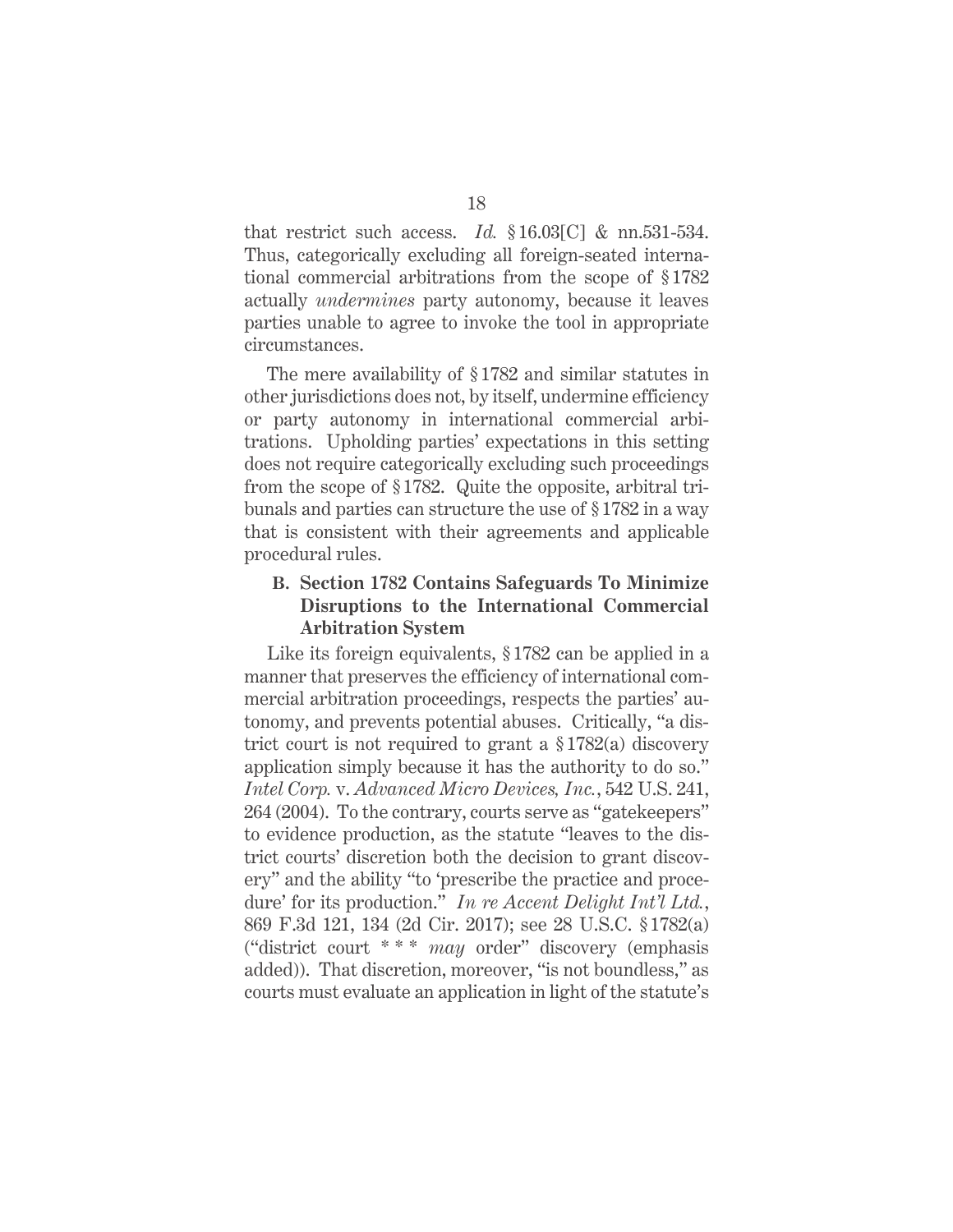goals of " providing efficient means of assistance" and " encouraging foreign countries by example to provide similar means of assistance to our courts." *Schmitz* v. *Bernstein Liebhard & Lifshitz, LLP*, 376 F.3d 79, 84 (2d Cir. 2004) (quoting *Malev Hungarian Airlines*, 964 F.2d at 100).

The discretion of the lower courts is also cabined by the criteria articulated by this Court, which prevent applications of § 1782 that unduly interfere with the underlying arbitration. For instance, a court evaluating a §1782 application should consider "the nature of the foreign tribunal, the character of the proceedings underway abroad, and the receptivity of the foreign government or the court or agency abroad to U.S. federal-court judicial assistance." *Intel*, 542 U.S. at 264. Those factors prevent courts from "interfer[ing] with the parties' bargained-for expectations concerning the arbitration process" and the tribunal's management of its own proceedings. *In re Caratube Int'l Oil Co., LLP*, 730 F. Supp. 2d 101, 105 (D.D.C. 2010).

Applying those principles, courts have conditioned the grant of a § 1782 application on the approval of the arbitral tribunal. See, *e.g., Nejapa Power*, 341 F. App'x at 826-827 (denying request that contravened tribunal's procedures and timelines); *In re Peruvian Sporting Goods S.A.C.*, No. 18-MC-91220, 2018 WL 7047645, at \*6 (D. Mass. Dec. 7, 2018) ("In a situation where the foreign court restricts discovery, \* \* \* granting the application could undermine the statute's objective."). And they have denied requests where "it is unclear what the arbitrator's position [would be] regarding the parties' need for documents," or there is "no evidence about the arbitral panel's receptivity to the requested materials"—such as where a party seeks discovery before the arbitral panel has been constituted. *In re Dubey*, 949 F. Supp. 2d 990, 996-997 (C.D. Cal. 2013).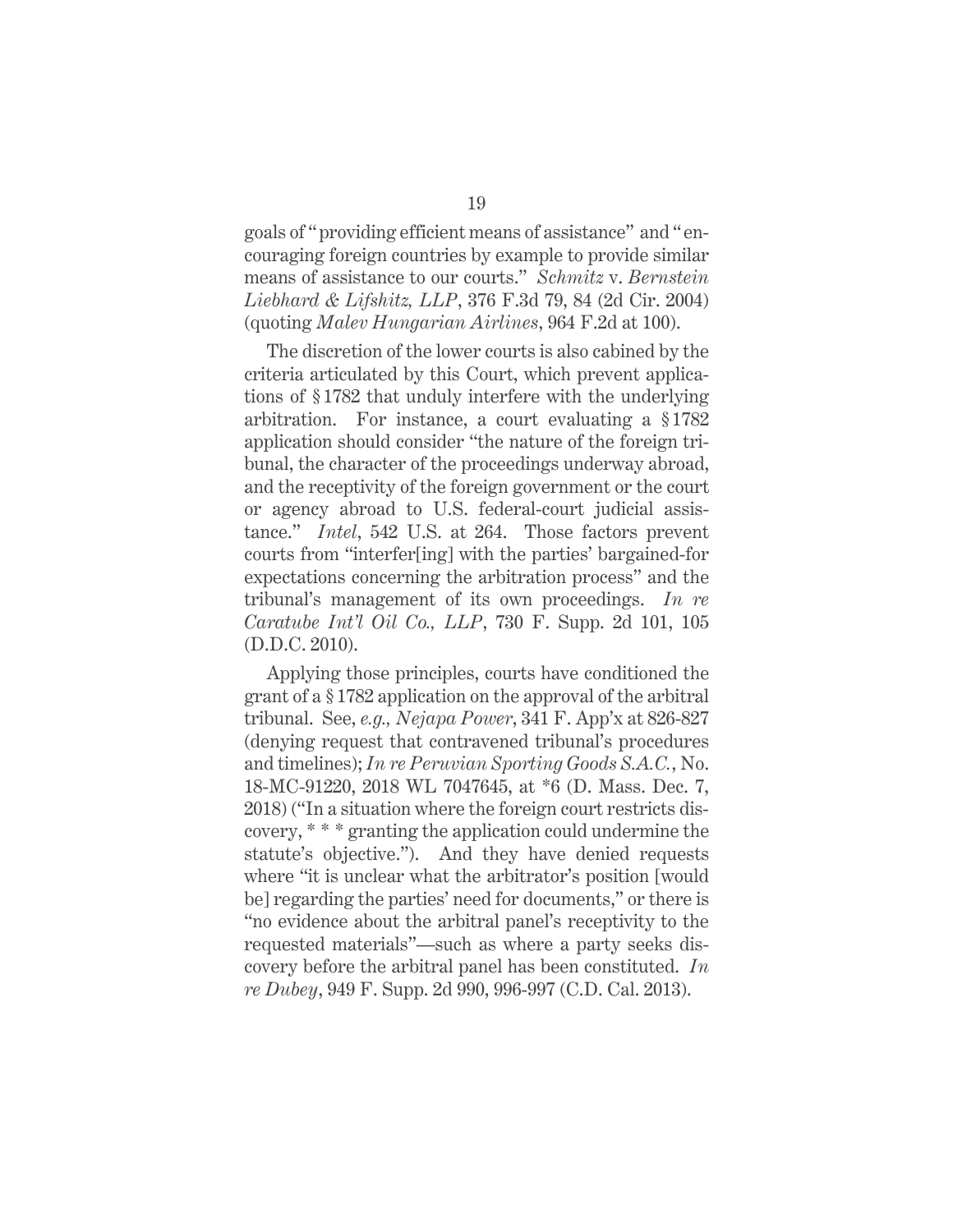Courts should also "consider whether the § 1782(a) request conceals an attempt to circumvent foreign proofgathering restrictions or other policies of a foreign country." *Intel*, 542 U.S. at 265. A court should thus deny an application if it believes that the request contravenes the procedural rules governing the arbitration or is otherwise "clearly an end-run around the Tribunal's evidentiary procedures." *Islamic Republic of Pakistan* v. *Arnold & Porter Kaye Scholer LLP*, No. 18-MC-103, 2019 WL 1559433, at \*7 (D.D.C. Apr. 10, 2019) (observing that arbitral tribunal "repeatedly refused" to order the requested discovery because it was contrary to tribunal's procedures); *Grupo Unidos*, 2015 WL 1810135, at \*11 (rejecting application that "directly conflict[ed] with the agreed IBA Rules"). Those procedural rules, for example, may require the arbitral tribunal's approval before evidentiary requests can be submitted to the courts. See Int'l Bar Ass'n, *Rules on the Taking of Evidence in International Arbitrations* art. 3.9 (2020) (third-party evidence requests must be approved by tribunal).

In addition, "unduly intrusive or burdensome requests may be rejected or trimmed." *Intel*, 542 U.S. at 265. Courts often attempt to "distinguish a request for useful discovery from a request that is designed merely to burden an opponent." *In re Procter & Gamble Co.*, 334 F. Supp. 2d 1112, 1115 (E.D. Wis. 2004). Courts may also bear in mind that what is considered material and relevant evidence in an international arbitration may differ from United States standards. See Lucy F. Reed & Ginger Hancock, *US Style Discovery: Good or Evil?*, in *Written Evidence and Discovery in International Arbitration*, *supra*, at 339, 351. And they can impose limitations on production, including by requiring a protective order or narrowing the scope of the request. See, *e.g.*, *In re Eni S.p.A.*,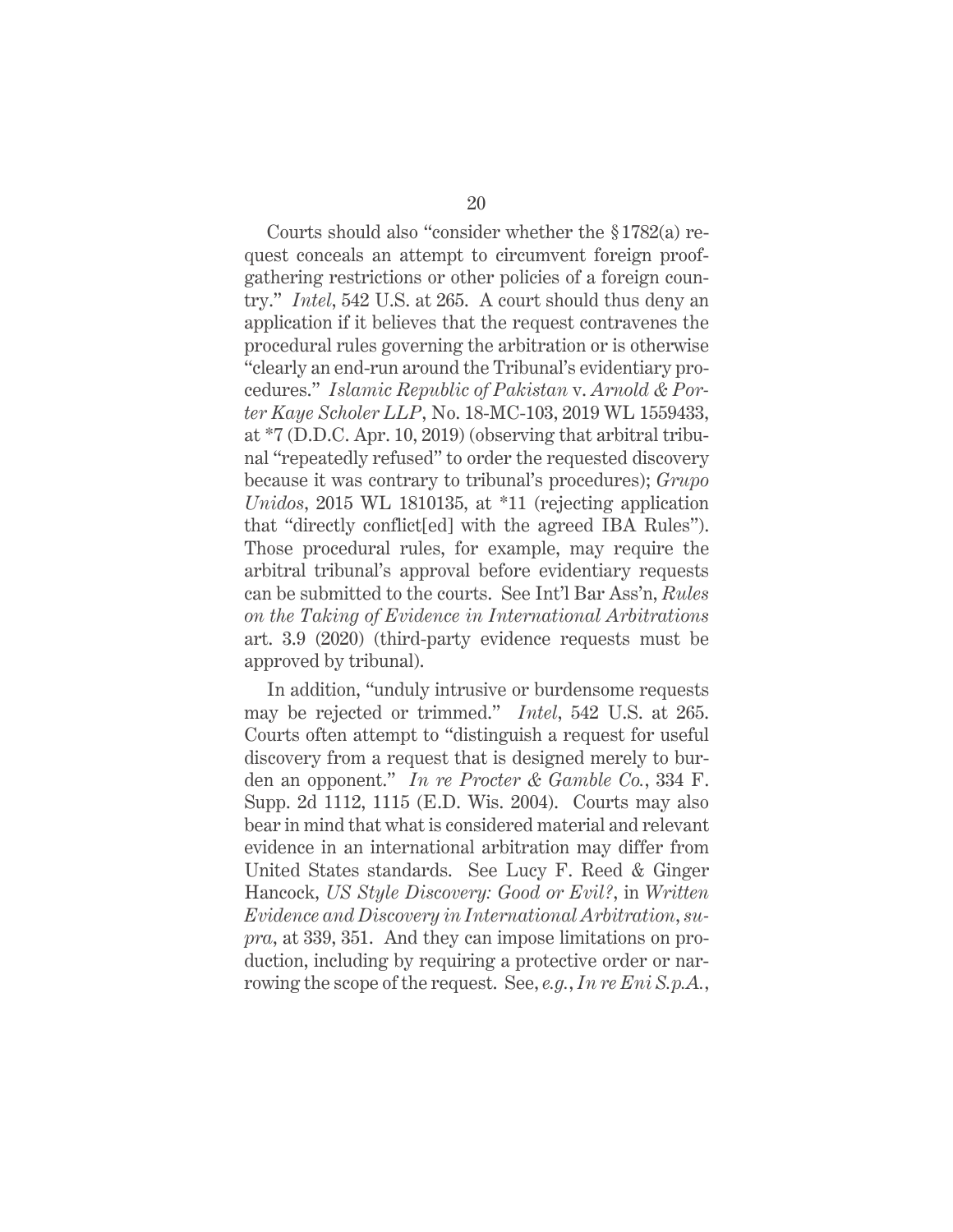No. 20-MC-334, 2021 WL 1063390, at \*6 (D. Del. Mar. 19, 2021) (granting protective order to limit use of discovery); *In re Mesa Power Grp., LLC*, No. 11-MC-280, 2012 WL 6060941, at \*8 (D.N.J. Nov. 20, 2012) (limiting discovery to "narrowly tailored" requests "to prevent it from being unduly intrusive or burdensome").

This Court has recognized several criteria that guide courts' exercise of discretion in evaluating § 1782 applications. On balance, the experience in the lower courts demonstrates that they have adhered to those criteria in their decisionmaking. To the extent they have not done so, this Court can simply reinforce its guidance rather than categorically exclude foreign-seated international commercial arbitral tribunals from the scope of § 1782. Applying § 1782 in accordance with the Court's directives will not disrupt the international arbitration system or threaten the autonomy and efficiency of such proceedings.

#### **CONCLUSION**

This Court should interpret 28 U.S.C. § 1782 to apply to foreign-seated international commercial arbitral tribunals.